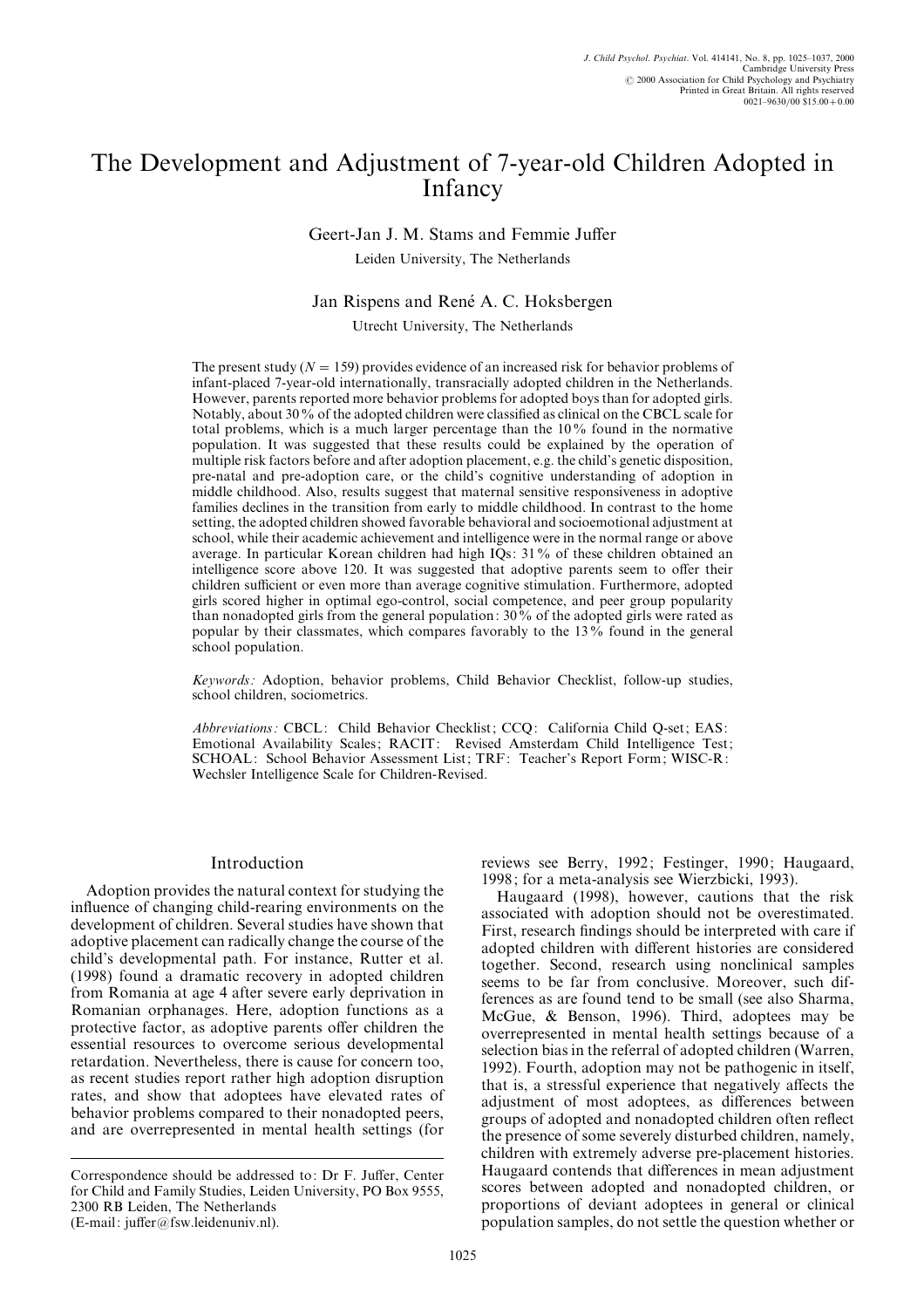not adoption could have the hypothesized general negative influence. To answer this question, it is imperative that distributions of adjustment scores be examined, and that information be obtained concerning adopted children's pre-placement histories.

From a theoretical point of view, Brodzinsky (1987) has argued that adoption in itself can be considered as a psychological stressor that may negatively affect the child's adjustment. According to Brodzinsky adoption always involves loss. Many adoptive parents experience a sense of loss associated with their infertility, while adopted children experience the loss of their biological parents and origins. Brodzinsky states that these losses can lead to emotional and behavioral reactions associated with grieving. Also, empirical evidence points to a higher incidence of behavior problems in adoptees, even in adolescents adopted as young infants (Verhulst, Althaus, & Versluis-den Bieman, 1990).

Whereas adoption creates a situation in which a child's life takes a dramatic turn, age 7 marks a psychological turn in the development of adopted children. Between the ages of 5 and 7 adopted children begin to understand the implications of being adopted (Brodzinsky, Singer, & Braff, 1984). At the same time, they enter a wider social world that may emphasize their adoptive status. During the school-age years, even more than in early childhood, the adoptive family is likely to experience the inherent differences of adoption. As such, middle childhood seems to entail new problems that could affect the relationships in the adoptive family, and the adopted children's development and adjustment (Smith & Brodzinsky, 1994).

In the present longitudinal, prospective study we examine the adjustment of 7-year-old internationally, transracially adopted children in the Netherlands, placed before 6 months of age ( $N = 159$ ). In the Netherlands adoption predominantly consists of international placements—700 to 800 annually—while domestic placements are rare. Most internationally adopted children are foundlings or have been relinquished by their biological mother. Therefore, they have experienced at least one major separation. Additionally, these children often have histories of neglect, abuse, malnourishment, and understimulation (Juffer, 1993). Although in general these intercountry adoptions are evaluated positively as a second chance for a child in need of parents, an increasing awareness of the psychological problems of adoptive families has grown in society (Hoksbergen, 1997). Also, racial discrimination is a problem for some families. According to self-report, 19% of 15- to 17-year-old adoptees from Thailand  $(N = 68)$  experienced discrimination, whereas twice as many of their parents  $(38\%)$ thought that their child experienced discrimination (Geerars, Hoksbergen, & Rooda, 1995).

Although the children in this study were placed at an early age, we hypothesize that the risks associated with adoption in general, and more specifically in middle childhood, will result in lower levels of adjustment in the following domains: behavior problems, social development, and personality development. As the inherent differences of adoption may be more salient at school than at home, we hypothesize that adopted children's adjustment will be lower in the school than in the home context. Since there is no evidence for an increased risk of lower intelligence in infant-placed adoptees without medical risk (Wadsworth, DeFries, & Fulker, 1993), we expect intelligence scores to be in the normal range.

The present study is not restricted to the adjustment of adopted children. Notably, it has been established that the socioemotional and behavioral adjustment of children can be influenced by supportive parenting (e.g. Egeland, Carlson, & Sroufe, 1993). Therefore, we will examine differences in parent–child interaction between adoptive and biological families, focusing on the aspect of maternal sensitive responsiveness.

# Method

# *Participants*

The present study examines the development and adjustment of 159 adopted children at age 7 years. The largest group, 129 adopted children, was selected from 2 studies, starting when the child was aged 5 months. In these studies a short-term early intervention was implemented in three sessions at home between 6 and 9 months in an experimental group, and results were compared with a control group. The families for this experiment were randomly recruited through Dutch adoption organizations, and not selected on (future) problems. Also, to avoid selection, the parents were not aware of the intervention when they entered the study. They were requested to participate in a study examining the development of adopted children. The results of the intervention study were reported elsewhere (Juffer, Hoksbergen, Riksen-Walraven, & Kohnstamm, 1997; Stams, Juffer, Van IJzendoorn, & Hoksbergen, in press). The intervention was not repeated during the following years. The original studies involved 70 mixed families, i.e., adoptive families with biological children, and 90 all-adoptive families, i.e., adoptive families without biological children. As intervention effects were found at age 7 in a small intervention group of 20 mixed families (Stams et al., in press), we decided to omit this group from the present study. The remaining sample consisted of 55 intervention and 74 control families. An additional group of 30 families, matched on the original criteria, was randomly recruited from one adoption agency at age 7, serving as a post-test-only group. The absence of intervention or testing effects on any of the outcome measures was confirmed in preliminary analyses, contrasting intervention with control groups, and control groups with the post-test-only group recruited at age 7, respectively.

The adoptive parents were Caucasian white, and in all families the mother was the primary caregiver. The families were predominantly from middle-class or upper middle-class backgrounds. The attrition rate was 8%, that is, 11 of 140 participants from the original studies. The major reasons for declining were disinterest or health problems of family members. Four mothers had died of incurable illnesses. A series of separate Bonferroni-corrected statistical tests confirmed the absence of differential attrition in the total sample with respect to child background variables, such as age at placement, and family background variables, such as socioeconomic status or family type (with or without biological children).

The children, 73 boys and 86 girls, were adopted from Sri Lanka ( $N = 108$ ), South Korea ( $N = 37$ ), and Colombia ( $N =$ 14). The infants from Sri Lanka were in the care of their biological mother until their adoption placement at a mean age of 7 weeks  $(SD = 3)$ . Korean and Colombian infants stayed in an institution or foster home after separation from their biological mother at birth, until their adoption placement at a mean age of 15 weeks  $(SD = 4)$ . In comparison with adoptions from Romania, for example (O'Connor et al., 2000; Rutter et al., 1998), the material conditions in the Korean and Colombian institutions were relatively favorable, as these homes received substantial support from a Dutch adoption agency. However, little is known about the quality of care, whereas one may assume that frequent changes of caretakers and nonoptimal child–caretaker ratios, often found in institutions, resulted in less favorable socioemotional conditions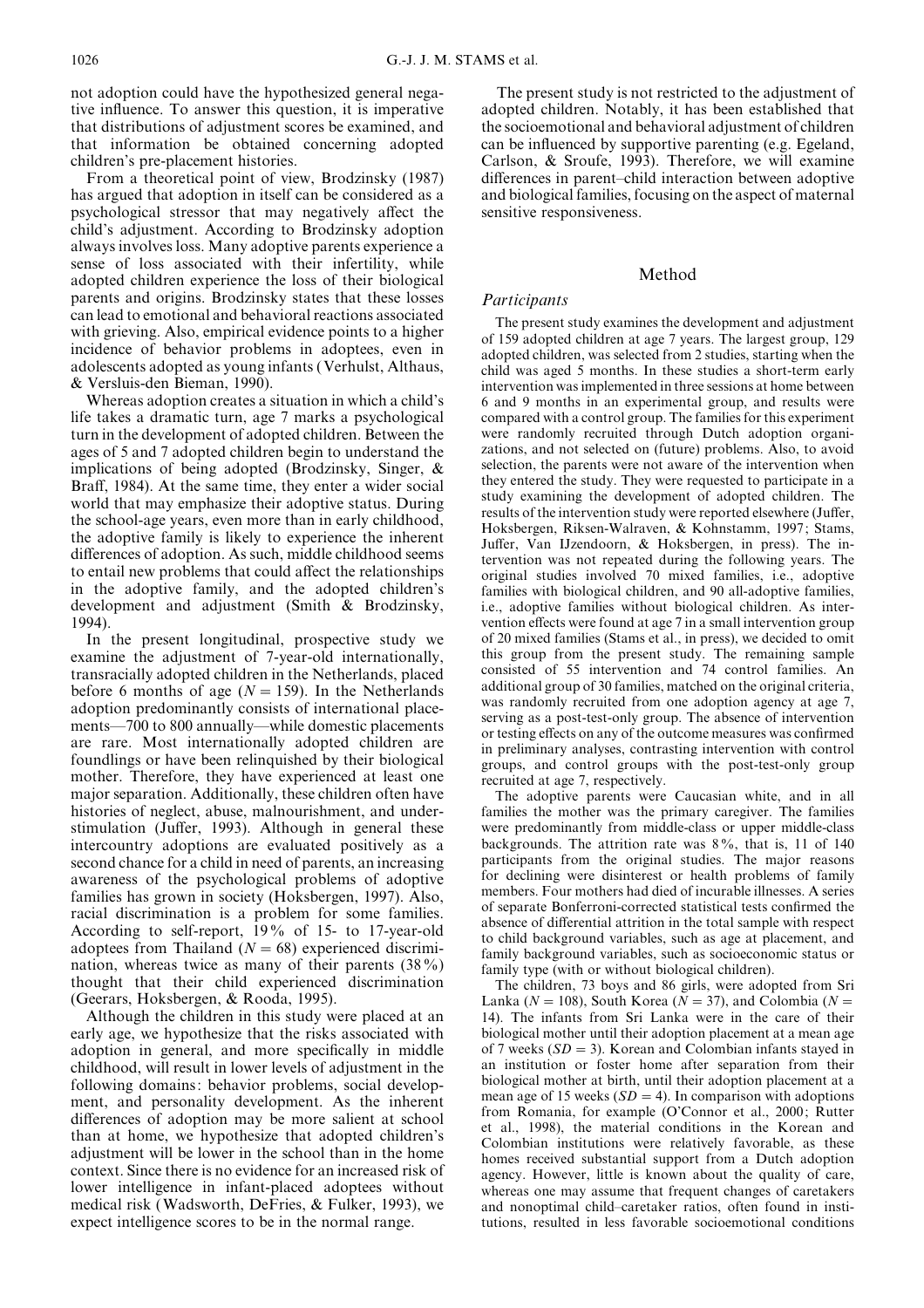(O'Connor, Bredenkamp, Rutter, & the ERA Study Team, 1999). Little is known about the child-rearing conditions of the Sri Lankian infants after birth. Based on anecdotal evidence from parent reports, pre- and post-natal care for the relinquishing mother and her baby were far from optimal in Sri Lanka, and the health condition of the mother was deplorable in many cases (Juffer, 1993).

# *Design*

Mother–child dyads from two prospective studies were longitudinally followed during a 7-year period. At age 7, we examined adopted children's adjustment in comparison to children from the normative, general, and clinical population in four major developmental domains: social development, personality development, cognitive development, and behavior problems. In order to compare maternal sensitive-responsive behavior in adoptive and nonadoptive mothers, a group of mothers with 7-year-old biological children was randomly sampled from four large elementary schools with a middle-class population in a representative Dutch town. This group was successfully matched on sex, age, ordinal position of the child, socioeconomic status, and family size. However, adoptive mothers proved to be slightly older than nonadoptive mothers,  $t(204) = 4.18$ ,  $p < .001$ , with mean ages of 40 and 37 years, respectively. The response rate in the group of nonadoptive mothers was 70%. The reasons for not participating pertained to lack of time, disinterest, and moving.

### *Procedures*

At the previous measurement points, 129 adoptive mother– child dyads were visited at home (5, 6, and 12 months) and came to the laboratory (12, 18, and 30 months). At age 7 years, 159 adoptive families were visited at home to observe mother–child interaction, to interview the mother, to administer questionnaires to her, and to assess the child's intelligence. Also, valid school data were obtained for 149 adopted children: classmates were interviewed, and questionnaires were completed by the focal child's teacher.

### *Measures*

The child's competencies, school behavior, and behavior problems were assessed with questionnaires, while personality development was assessed with a Q-sort. The child's peer group popularity was assessed with a sociometric measure, and intelligence was assessed with a standardized procedure. The adoptive mother's sensitive responsiveness was videotaped at home and assessed by means of a rating strategy. The statistics on the reliability and validity of measures were based on the total sample, i.e., all groups from the original studies, including the omitted intervention group  $(N = 176)$ . In the case of sensitive responsiveness, statistics were based on the pooled sample of adoptive families and the comparison group of 30 biological families  $(N = 206)$ .

*Behavior problems and competence*. The Child Behavior Checklist (CBCL) and Teacher's Report Form (TRF) were administered to the mother and teacher of the child involved. Both are standardized procedures to assess the child's behavior problems and competence. Evidence for satisfactory reliability and good validity of both instruments can be found in Achenbach (1991 a, b), Verhulst, Van der Ende, and Koot (1996, 1997), and Verhulst, Koot, and Van der Ende (1994).

The CBCL and TRF provide cutoff scores to distinguish deviant from nondeviant scoring children. On the basis of these criteria, it is possible to determine percentages of children falling in the borderline clinical and clinical range. Whereas children in the borderline clinical range may show serious

behavior problems, the incidence of behavior problems in children exceeding the clinical cutoff criterion is likely to equal the incidence of behavior problems in children who have been referred to clinical settings. We used cutoff points that were based on a sample of 2227 children between age 4 and 18, drawn from the Dutch general population in 1993 (Verhulst et al., 1996, 1997). For internalizing, externalizing, and total problems, the 82nd and 90th percentile of the cumulative frequency distribution were used to define the cutoff points for the borderline clinical and clinical range, respectively. For the specific syndrome scales, the 95th and 98th percentile were used as cutoff criteria (Verhulst et al., 1996, 1997). In the present study, we will make comparisons between adopted children and children from the normative, general, and clinical population.

Both the CBCL and TRF contain 118 problem items, which are scored on similar 3-point scales. Mothers and teachers indicated whether behavioral descriptions were (0) not at all true, (1) somewhat true, or (2) very true of their child. We thus obtained scores on the following narrow-band syndrome scales: withdrawn, somatic complaints, anxious/depressed, delinquency, aggression, social problems, thought problems, attention problems, and sex problems. Except for sex problems (Cronbach's alpha =  $.37$ ), all reliabilities were satisfactory. The scale for sex problems was not included in further analyses. We obtained scores for the broad-band syndromes externalizing (CBCL  $\alpha = 91$ ; TRF  $\alpha = .95$ ), and internalizing behavior (CBCL  $\alpha = .84$ ; TRF  $\alpha = .88$ ). The alphas were somewhat lower for the internalizing narrow-band syndrome scales, ranging from  $\alpha = .59$  (withdrawn-CBCL) to  $\alpha = .89$  (anxious/ depressed-TRF) than for the externalizing narrow-band syndrome scales, ranging from  $\alpha = .64$  (delinquency-CBCL/TRF) to  $\alpha = .94$  (aggression-TRF). Also, scores for total problems were computed (CBCL  $\alpha = .94$ , TRF  $\alpha = .96$ ).

To measure adaptive functioning at school (TRF), teachers indicated on 7-point scales the degree to which children behaved appropriately, showed progress in learning, etc. A score for academic performance (TRF) was obtained by averaging teacher ratings for six academic subjects. The reliabilities for adaptive functioning at school and academic performance were  $\alpha = .74$  and  $\alpha = .92$ , respectively. As the competence scales of the CBCL were not reliable, all analyses were completed with the TRF competence scales only.

*School behavior*. The School Behavior Assessment List (SCHOAL), version A, was used to assess socioemotional behavior at school. The good reliability and validity of the SCHOAL was established by Bleichrodt, Resing, and Zaal (1993). The SCHOAL consists of 52 items, each of 6 points, with pairwise comparisons of opposite adjectives that describe personality characteristics. Four scales can be derived from these items: attitude towards work ( $\alpha = .93$ ), agreeableness ( $\alpha$  $= 0.86$ , emotional stability ( $\alpha = .79$ ), and extroversion ( $\alpha =$ ±89). The raw scores obtained on the SCHOAL were transformed to standardized scores with a mean of 10 and *SD* of 3. These standardized scores are based on a representative sample of 397 children between age 4 and 11, drawn from the general school population in the Netherlands (Bleichrodt et al., 1993).

*Personality development*. The California Child Q-set (CCQ ) consists of 100 items, printed on individual cards, providing descriptions of behavioral, affective, and cognitive characteristics of children (Block & Block, 1980; Van Lier, Haselager, Hoeben, & Van Lieshout, 1992; Van Lieshout et al., 1986). Mothers and teachers were asked to sort the items into a forced, quasi-normal, nine-category distribution that ranges from (1) extremely uncharacteristic to (9) extremely characteristic of the child being described. Scale scores were calculated on the basis of item-content, factor analysis, internal consistencies, and Qsorts by clinical experts (Van Lier et al., 1992). The scales include: ego-resiliency ( $\alpha = .76$ ); ego-brittleness ( $\alpha = .70$ ); egoovercontrol ( $\alpha = .69$ ); ego-undercontrol ( $\alpha = .65$ ); creativity ( $\alpha$  $= .68$ ; prosocial competence ( $\alpha = .87$ ); antisocial competence  $(\alpha = .82)$ ; depression  $(\alpha = .66)$ ; self-esteem  $(\alpha = .60)$ ; social esteem ( $\alpha = .52$ ); and vitality ( $\alpha = .72$ ). As the reliability of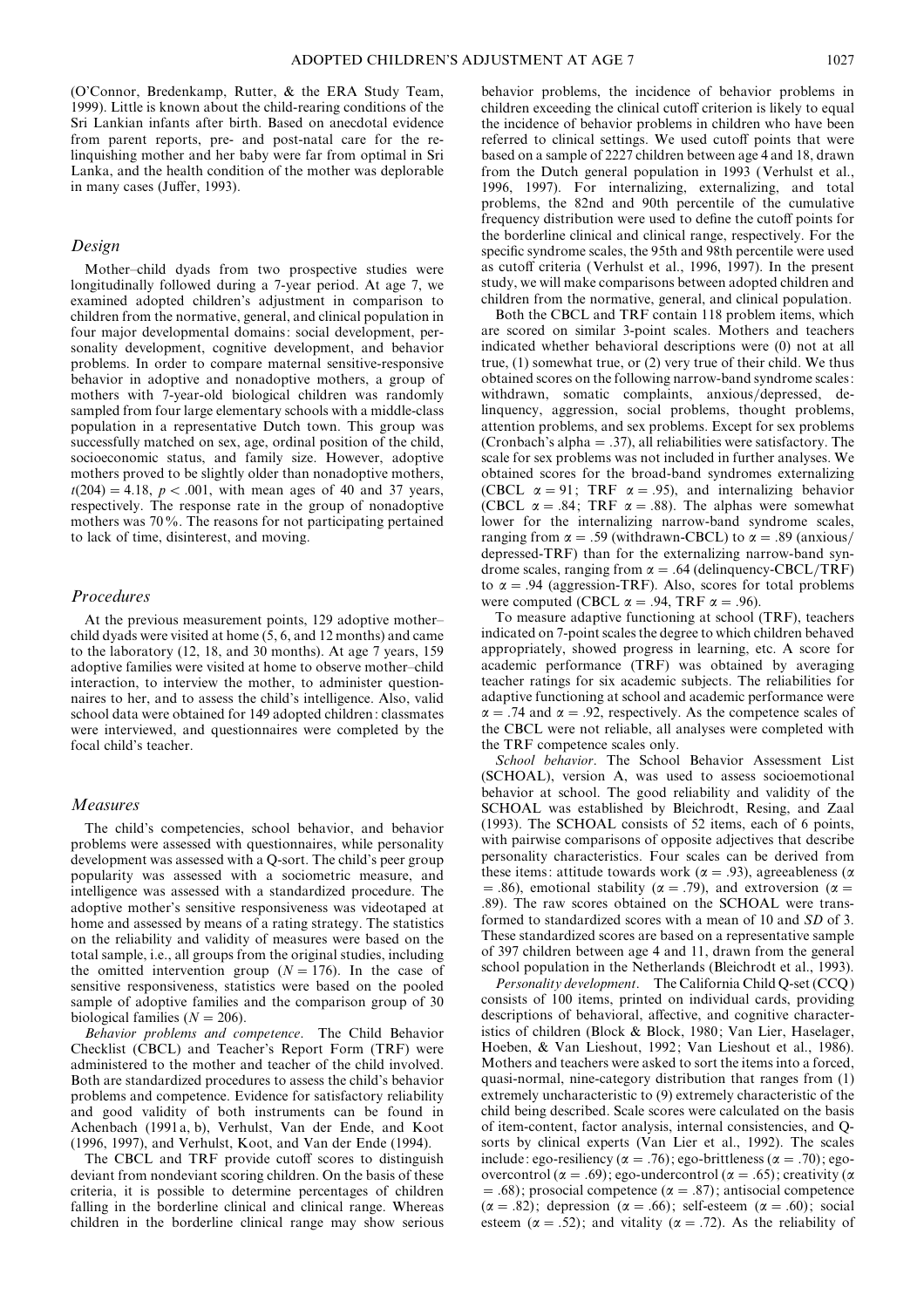social esteem was unsatisfactory, we dropped this variable from all analyses. The raw scores obtained on the CCQ-scales can be compared with percentile scores, which are based on a general population sample of children between age 6 and 9 (Van Lier et al., 1992).

*Sociometric status*. Sociometric data were gathered in individual interviews at school. None of the children knew which child we were focusing on, i.e., the target adopted child. Each child could name three classmates as most liked and three classmates as most disliked. Ambiguous nominations were not allowed. The total number of times a child was rated as liked by his or her classmates formed the raw ''like score''. The total number of times a child was rated as disliked by classmates formed the raw ''dislike score''. Subsequently, we computed the '' standard preference score'', that is, the standardized difference of the standardized like score and the standardized dislike score. We also computed the '' standard impact score'', that is, the standardized sum of the standardized like score and the standardized dislike score. On the basis of these scores children were assigned to one of five sociometric status categories (Coie & Dodge, 1983; Coie, Dodge, & Coppotelli, 1982). The resulting five status types were: popular, average, neglected, controversial, and rejected.

*Intelligence*. Intelligence was measured with the abbreviated Revised Amsterdam Child Intelligence Test (RACIT). Bleichrodt, Drenth, Zaal, and Resing (1987) found empirical evidence for convergent validity, as the RACIT correlated  $r =$ ±86 with the Wechsler Intelligence Scale for Children-Revised (WISC-R). At age 7, the abbreviated RACIT correlated  $r = .92$ with the full RACIT. The abbreviated RACIT showed a somewhat lower test–retest reliability, namely,  $r = .86$  versus  $r = .88$ , and a somewhat lower internal consistency, namely,  $\alpha = .90$  versus  $\alpha = .94$ , than the full RACIT. The abbreviated RACIT does not seem to underestimate or overestimate the level of individual intelligence.

In the present study, we used the abbreviated RACIT, which consisted of the following subtests: flexibility of closure ( $\alpha =$  $.84$ ), paired associates (split-half reliability =  $.77$ ), perceptual reasoning (split-half reliability = .73), vocabulary ( $\alpha = .74$ ), inductive reasoning ( $\alpha = .86$ ), ideational fluency ( $\alpha = .81$ ). The reliability of the abbreviated RACIT was .91 ( $N = 163$ ), and was estimated on the basis of the number of subtests, the reliabilities of the subtests, and the correlations between the subtests (Nunally, 1978). The raw scores were transformed to standardized intelligence scores with a mean of 100 (*SD* 15). The standardized scores were derived from a representative sample of 1415 children between age 4 and 11, drawn from the Dutch general school population in 1982 (Bleichrodt et al., 1987).

*Maternal sensitive responsiveness*. We videotaped two 8 minute episodes of mother–child interaction at home. In the first and second episode the mother was asked to assist her child in solving a puzzle, and to make a drawing together with her child, respectively. Subsequently, global ratings of maternal sensitive-responsive behavior were obtained by means of five 7 point rating scales: Supportive Presence, Hostility, Intrusiveness, Clarity of Instruction, and Sensitivity and Timing (Egeland, Erickson, Clemenhagen-Moon, Hiester, & Korfmacher, 1990; Erickson, Sroufe, & Egeland, 1985), and three 5- to 10-point Emotional Availability Scales (EAS; Biringen & Robinson, 1991; Biringen, Robinson, & Emde, 1993): Hostility, Structuring/Intrusiveness, and Sensitivity<sup>1</sup>. The Egeland/Erickson and EAS were scored by different raters. Intercoder reliability was established on 36% of the tapes ( $N =$ 166). The averaged Cohen's kappa for agreements within 1 scale point was .87. The scales showed test-retest reliability within a time period of 9 to 12 months after the initial observation, with

correlations ranging from  $r = .56$  to  $r = .84$ ,  $p < .01$ , one-tailed  $(N = 20)$ .

Principal components analysis was performed on eight scales. We found a one-dimensional solution. The explained variance was  $45\%$ , with factor loadings ranging from  $.51$  to  $.84$ . The standardized item alpha was  $.82$ . An overall score for maternal sensitive responsiveness was obtained by averaging the scores after standardization. A high score indicates that the mother showed sensitive and responsive behavior towards her child.

*Health condition on arrival*. In the original studies, when the child was 5 months of age, parents reported about their child's health condition. Health condition on arrival was computed by the standardized summation of three variables: birthweight, incidence of prematurity, and health problems on arrival (reversed). Scores were keyed to a good standard of health. Principal components analysis showed a one-dimensional solution, with factor loadings ranging from .55 to .84, and an explained variance of 54%. The standardized item reliability was  $.60.$ 

### Results

In order to be able to generalize our findings safely, we performed preliminary analyses to examine the effects of sex, country of origin, and family type on the dependent variables in analyses of variance. In the case of multiple comparisons we applied Bonferroni correction, changing the initial level of significance from  $p < .05$  to  $p < .01$ (three to five comparisons) or to  $p < .001$  (six or more comparisons). Age at placement and health condition upon arrival were used as covariates in the analyses.

The results are reported in six sections. In the first section we examine differences between adopted and nonadopted children with respect to the incidence of behavior problems (CBCL and TRF). In the second section adopted children's competencies (TRF) and school behavior (SCHOAL) is studied. In the third section we compare adopted with nonadopted children on personality development (CCQ). In the fourth section we compare adopted and nonadopted children's sociometric status. In the fifth section we focus on adopted children's intelligence (RACIT). In the final section we examine the mother's sensitive responsive behavior (Egeland}Erickson scales and EAS).

### *Behavior Problems*

In most TRF and CBCL scales one to four extreme scoring subjects were found, that is, adopted children scoring more than 3 *SD*s above the mean. Extreme scores were replaced by the highest score within the normal range, thus securing normality of distributions. However, almost all TRF and CBCL scales remained moderately skewed to the right, indicating that children who scored higher had a disproportionate influence on the mean scores of most syndrome scales, as well as the scale for total problems.

Before comparing adopted children with children from the comparison samples, we performed two separate 2 (sex)  $\times$  3 (country of origin)  $\times$  2 (family type) MANCOVAs on the narrow-band CBCL and TRF syndrome scales. Main effects were adjusted for covariates and preceding effects in the model. Using the Hotellings *T* criterion, we found significant multivariate effects of sex on the CBCL and TRF narrow-band syndromes: Hotellings  $T = .13$ ,  $F(8, 133) = 2.03$ ,  $p <$  $\overline{0.05}$ , and Hotellings  $\overline{T} = .21$ ,  $F(8, 115) = 3.07$ ,  $p < .01$ ,

<sup>&</sup>lt;sup>1</sup> We decided to omit the EAS for the child, as the child's behavior had not been rated independently from the mother's ratings on the EAS.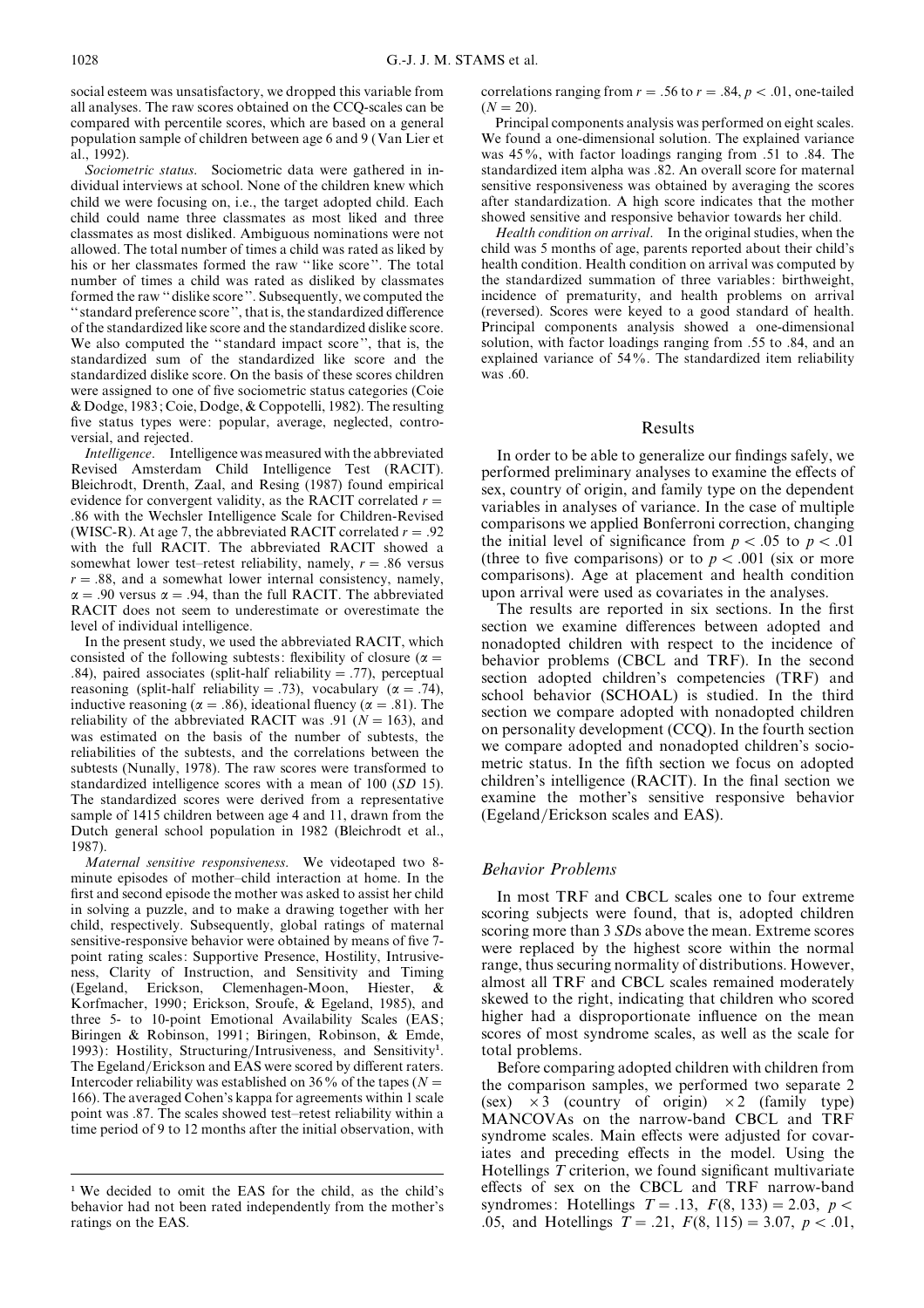| ana Percentages of Boys Exceeding Borderline-Clinical and Clinical Cutoff Scores |                       |       |                        |       |                         |       |                        |     |                         |        |                         |                           |
|----------------------------------------------------------------------------------|-----------------------|-------|------------------------|-------|-------------------------|-------|------------------------|-----|-------------------------|--------|-------------------------|---------------------------|
|                                                                                  | Adopted<br>$(N = 73)$ |       | General<br>$(N = 623)$ |       | Clinical<br>$(N = 944)$ |       | Adopted vs.<br>General |     | Adopted vs.<br>Clinical |        | Cutoff                  |                           |
| Behavior problems                                                                | Mean                  | SD    | Mean                   | SD    | Mean                    | SD    |                        | d   |                         | d      | Border<br>$\frac{0}{0}$ | Clinical<br>$\frac{0}{0}$ |
| Withdrawn                                                                        | 2.60                  | 1.97  | 1.70                   | 1.83  | 4.89                    | 3.47  | $3.94*$                | .49 | $-5.57*$                | $-.68$ | 10                      | 6                         |
| Somatic complaints                                                               | 1.35                  | 1.49  | 0.77                   | 1.23  | 1.81                    | 2.35  | $3.72*$                | .46 | $-1.65$                 | $-.20$ | 10                      | $10^{*a}$                 |
| Anxious/Depressed                                                                | 4.30                  | 3.62  | 2.46                   | 3.04  | 7.03                    | 5.45  | $4.79*$                | .59 | $-4.21*$                | $-.51$ | $18*$                   | $11*$                     |
| Social problems                                                                  | 2.34                  | 2.04  | 1.48                   | 1.96  | 4.76                    | 3.27  | $3.53*$                | .44 | $-6.23*$                | $-.76$ | 11                      | $11*$                     |
| Thought problems                                                                 | 0.74                  | 1.17  | 0.45                   | 0.92  | 1.62                    | 1.98  | 2.47                   | .31 | $-3.75*$                | $-.46$ | 11                      | $11*$                     |
| Attention problems                                                               | 4.91                  | 3.38  | 3.48                   | 3.06  | 8.74                    | 4.55  | $3.74*$                | .46 | $-7.04*$                | $-.86$ | $15*$                   | $11*$                     |
| Delinquent behavior                                                              | 1.99                  | 1.86  | 1.34                   | 1.47  | 3.47                    | 3.19  | $3.47*$                | .43 | $-3.91*$                | $-.48$ | $21*$                   | $12*$                     |
| Aggressive behavior                                                              | 10.44                 | 7.40  | 7.24                   | 5.65  | 16.82                   | 9.15  | $4.42*$                | .55 | $-5.81*$                | $-.71$ | 14*                     | $11*$                     |
| Internalizing                                                                    | 8.08                  | 5.77  | 4.84                   | 4.72  | 13.21                   | 8.58  | $5.41*$                | .67 | $-5.02*$                | $-.61$ | $50*$                   | $40*$                     |
| Externalizing                                                                    | 12.10                 | 7.94  | 8.57                   | 6.65  | 19.75                   | 11.56 | $4.20*$                | .52 | $-5.55*$                | $-.68$ | $34*$                   | $25*$                     |
| Total problems                                                                   | 33.02 <sup>b</sup>    | 20.03 | 22.48                  | 15.24 | 53.20                   | 25.01 | $5.39*$                | .67 | $-6.73*$                | $-.82$ | $47*$                   | $33*$                     |

*CBCL, Behavior Problems in Adopted Boys : Comparisons with Boys Drawn from the General and Clinical Population, and Percentages of Boys Exceeding Borderline-Clinical and Clinical Cutoff Scores*

a Percentages marked as significant indicate higher percentages for adopted boys than for boys from the normative population sample (binomial tests).

 $\overline{b}$ . This mean equals the cutoff criterion for the borderline clinical range.

 $* p < .001$  (one-tailed significance).

Table 1

After applying Bonferroni correction for 11 comparisons, only effects at  $p < .001$  were considered as significant.

respectively. These results indicate that adopted boys displayed significantly more behavior problems than adopted girls. No significant effects of country of origin or family type were found, which indicates that: (1) children adopted from Sri Lanka, Korea, and Colombia did not show different rates of problem behavior; (2) prevalence of behavior problems was not different among adopted children from all-adoptive families and mixed families.

Effects were further explored in a series of separate 2  $(sex) \times 3$  (country of origin)  $\times$  2 (family type) ANCOVAs on all CBCL and TRF scales. In the case of the CBCL, boys scored higher than girls on aggressive and externalizing behavior,  $F(1, 143) = 11.08, p < .001$ , and  $F(1, 143)$  $= 10.60, p < .001$ , respectively. In the case of the TRF, boys scored higher than girls on externalizing behavior only,  $F(1, 122) = 14.74$ ,  $p < .001$ . The variance accounted for ranged between  $6.3\%$  (CBCL, aggressive behavior) and 9% (TRF, externalizing behavior). Effects between 1% and 5.9% can be considered as small, effects between 5.9% and 13.8% as medium, and effects above 13±8% as large (Cohen, 1988).

To determine the incidence of behavior problems in adopted children, we compared 7-year-old adopted children with children aged between 4 and 11 years drawn from the *general* and *clinical* population in the Netherlands on all CBCL and TRF scales. The clinical sample consisted of children who attended mental health care services for ambulatory treatment (Verhulst et al., 1996, 1997).

*Adopted boys* (*CBCL*). A series of *t*-tests revealed that adopted boys scored significantly higher than boys from the general population sample, but significantly lower than boys from the clinical population sample on most CBCL scales (see Table 1). Exceptions were that boys from the adoptive and general population sample did not differ significantly on thought problems, and that boys from the adoptive and clinical population sample did not differ significantly on somatic complaints. The averaged effect size in terms of Cohen's *d* was .51 for comparisons between the adoptive and general population sample, whereas the averaged effect size for

comparisons between the adoptive and clinical sample was  $d = -0.62$ . Cohen (1988) defined an effect size of  $d =$  $.20$  as small,  $d = .50$  as medium, and  $d = .80$  as large. A series of binomial tests revealed larger percentages of boys above the deviant cutoff scores in the adoptive sample than in the *normative* population sample on all syndrome scales, except for withdrawn (see Table 1). The normative sample consisted of children from the general population who had not been referred to mental health settings, and did not attend special classes. The percentages of adopted boys above the cutoff scores for the borderline clinical and clinical range on the scale for total problems were 47% and 33%, respectively. Percentages of adopted boys in the clinical range on the scales for internalizing and externalizing behavior were 25% and 40%, respectively.

*Adopted boys* (*TRF*). A series of separate *t*-tests revealed no significant differences between boys from the adoptive and the general population sample, and significant differences between boys from the adoptive and clinical population sample on all scales but a few exceptions, namely: somatic complaints, thought problems, and delinquent behavior (Table 2). These results indicate that adopted boys did not differ from the general population sample with respect to the incidence of behavior problems, and that they showed fewer behavior problems than boys from the clinical population sample. This was reflected in a weak averaged effect size for comparisons between the adoptive and general population sample of  $d = .15$ , and a medium averaged effect size for comparisons between the adoptive and clinical population sample of  $d = -0.57$ . Binomial tests revealed significantly larger percentages of adopted boys falling into the clinical range on the scale for anxious/ depressed behavior problems, this being 11% (see Table 2).

*Adopted girls* (*CBCL*). A series of *t*-tests revealed that adopted girls showed significantly more social problems, attention problems, aggressive behavior, externalizing behavior, and total problems than girls from the general population sample, and significantly fewer behavior problems than girls from the clinical population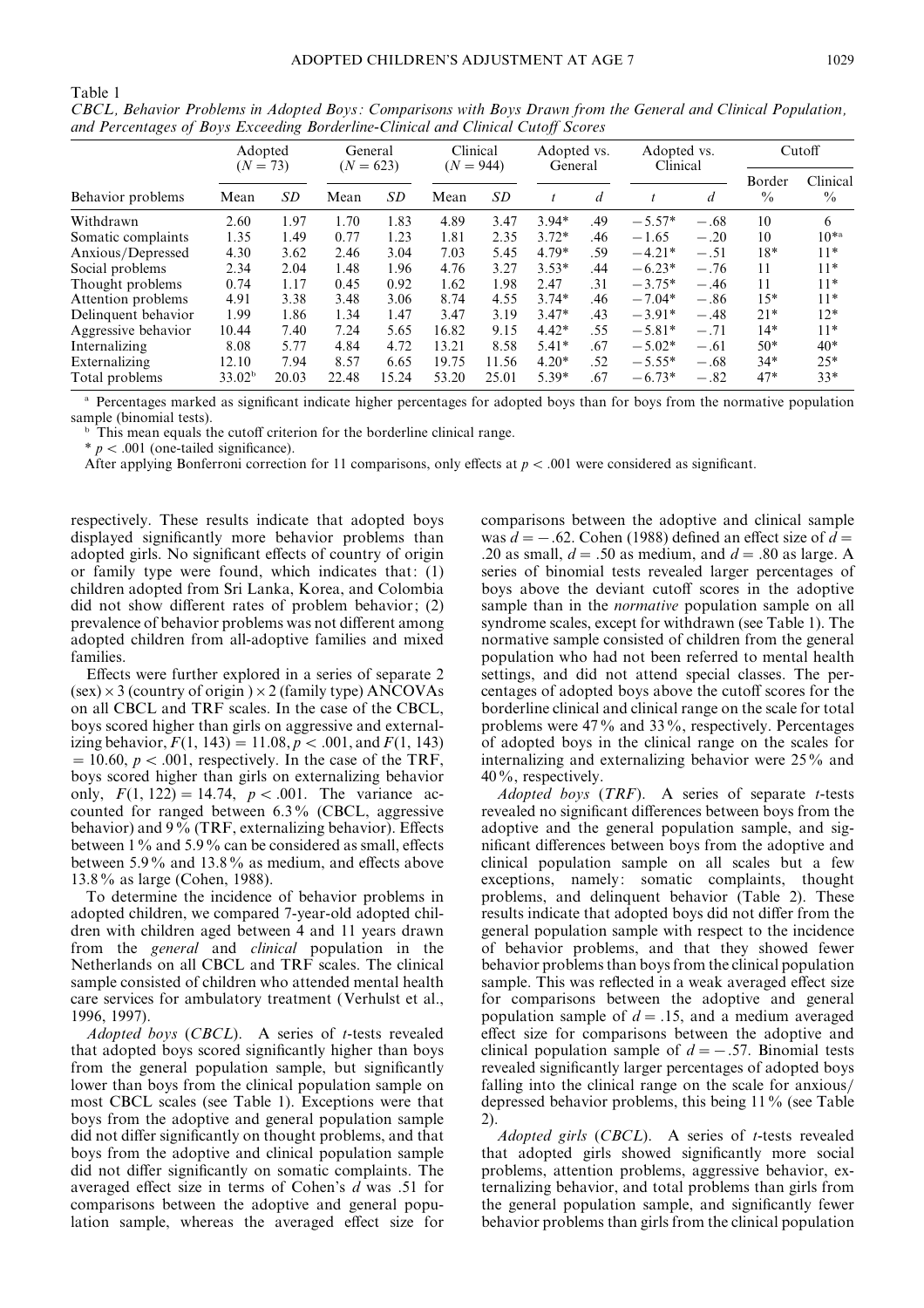Table 2

| ana Percentages of Boys Exceeding Borderline-Clinical and Clinical Cutoff Scores |                       |       |                        |       |                         |           |                        |        |                         |        |                         |                           |
|----------------------------------------------------------------------------------|-----------------------|-------|------------------------|-------|-------------------------|-----------|------------------------|--------|-------------------------|--------|-------------------------|---------------------------|
|                                                                                  | Adopted<br>$(N = 66)$ |       | General<br>$(N = 519)$ |       | Clinical<br>$(N = 848)$ |           | Adopted vs.<br>General |        | Adopted vs.<br>Clinical |        | Cutoff                  |                           |
| Behavior problems                                                                | Mean                  | SD    | Mean                   | SD    | Mean                    | <b>SD</b> | T                      | d      |                         | d      | Border<br>$\frac{0}{0}$ | Clinical<br>$\frac{0}{0}$ |
| Withdrawn                                                                        | 1.88                  | 2.10  | 2.19                   | 2.69  | 4.65                    | 3.71      | $-0.90$                | $-.12$ | $-5.99*$                | $-.77$ | $\theta$                | $\theta$                  |
| Somatic complaints                                                               | 0.47                  | 0.87  | 0.36                   | 1.07  | 0.90                    | 1.78      | 0.80                   | .11    | $-1.94$                 | $-.25$ | 6                       | 6                         |
| Anxious/Depressed                                                                | 4.64                  | 5.11  | 3.50                   | 4.32  | 7.08                    | 5.89      | 1.98                   | .26    | $-3.27*$                | $-.42$ | 11                      | $11^{*a}$                 |
| Social problems                                                                  | 2.68                  | 2.79  | 2.40                   | 3.41  | 5.83                    | 4.64      | 0.64                   | .08    | $-5.44*$                | $-.70$ | 6                       |                           |
| Thought problems                                                                 | 0.65                  | 1.01  | 0.51                   | 1.22  | 1.25                    | 1.85      | 0.89                   | .12    | $-2.60$                 | $-.34$ | 8                       | 8                         |
| Attention problems                                                               | 9.15                  | 7.70  | 7.88                   | 7.49  | 16.42                   | 9.32      | 1.29                   | .17    | $-6.17*$                | $-.79$ | 8                       |                           |
| Delinquent behavior                                                              | 1.29                  | 1.87  | 0.94                   | 1.78  | 2.21                    | 2.44      | 1.50                   | .20    | $-2.99$                 | $-.38$ | 8                       | 6                         |
| Aggressive behavior                                                              | 8.21                  | 8.82  | 6.23                   | 8.22  | 15.13                   | 12.44     | 1.83                   | .24    | $-4.43*$                | $-.57$ | 11                      |                           |
| Internalizing                                                                    | 6.87                  | 6.77  | 5.92                   | 6.61  | 12.21                   | 8.57      | 1.10                   | .14    | $-4.94*$                | $-.63$ | 24                      | 12                        |
| Externalizing                                                                    | 9.78                  | 10.38 | 7.17                   | 9.54  | 17.34                   | 14.23     | 2.07                   | .27    | $-4.23*$                | $-.54$ | 24                      | 20                        |
| Total problems                                                                   | 28.24                 | 22.80 | 23.38                  | 22.72 | 51.69                   | 28.85     | 1.64                   | .21    | $-6.45*$                | $-.83$ | 27                      | 20                        |

*TRF, Behavior Problems in Adopted Boys : Comparisons with Boys Drawn from the General and Clinical Population, and Percentages of Boys Exceeding Borderline-Clinical and Clinical Cutoff Scores*

a Percentages marked as significant indicate higher percentages for adopted boys than for boys from the normative population sample (binomial tests).

 $*$   $p < .001$  (one-tailed significance).

After applying Bonferroni correction for 11 comparisons, only effects at  $p < .001$  were considered as significant.

| Table 3 |                                                                                                                  |  |
|---------|------------------------------------------------------------------------------------------------------------------|--|
|         | CBCL, Behavior Problems in Adopted Girls: Comparisons with Girls Drawn from the General and Clinical Population, |  |
|         | and Percentages of Girls Exceeding Borderline-Clinical and Clinical Cutoff Scores                                |  |

|                     | Adopted<br>$(N = 86)$ |       | General<br>$(N = 618)$ |       | Clinical<br>$(N = 478)$ |       | Adopted vs.<br>General |     | Adopted vs.<br>Clinical |        | Cutoff                  |                           |
|---------------------|-----------------------|-------|------------------------|-------|-------------------------|-------|------------------------|-----|-------------------------|--------|-------------------------|---------------------------|
| Behavior problems   | Mean                  | SD    | Mean                   | SD    | Mean                    | SD    | T                      | d   |                         | d      | Border<br>$\frac{0}{0}$ | Clinical<br>$\frac{0}{0}$ |
| Withdrawn           | 1.97                  | 1.72  | 1.86                   | 2.08  | 5.09                    | 3.56  | 0.47                   | .05 | $-7.96*$                | $-.95$ | 6                       | 2                         |
| Somatic complaints  | 1.39                  | 1.69  | 1.04                   | 1.69  | 2.46                    | 2.75  | 1.80                   | .21 | $-3.49*$                | $-.41$ | 12                      | 6                         |
| Anxious/Depressed   | 3.02                  | 2.86  | 2.62                   | 3.20  | 7.33                    | 5.71  | 1.10                   | .13 | $-6.84*$                | $-.82$ | 7                       | 3                         |
| Social problems     | 2.06                  | 2.11  | 1.27                   | 1.79  | 4.21                    | 3.14  | $3.75*$                | .43 | $-6.10*$                | $-.72$ | $14*$                   | $14**$                    |
| Thought problems    | 0.64                  | 1.02  | 0.50                   | 1.13  | 1.58                    | 2.00  | 1.09                   | .13 | $-4.26*$                | $-.51$ | 9                       | $9*$                      |
| Attention problems  | 4.30                  | 3.67  | 2.57                   | 2.85  | 7.23                    | 4.64  | $5.08*$                | .59 | $-5.55*$                | $-.65$ | $19*$                   | $13*$                     |
| Delinquent behavior | 1.41                  | 1.39  | 0.96                   | 1.56  | 2.52                    | 2.56  | 2.54                   | .29 | $-3.92*$                | $-.47$ | 9                       | $9*$                      |
| Aggressive behavior | 7.17                  | 4.95  | 5.29                   | 4.82  | 12.45                   | 8.53  | $3.38*$                | .39 | $-5.57*$                | $-.66$ | $15*$                   |                           |
| Internalizing       | 6.25                  | 4.83  | 5.41                   | 5.52  | 14.31                   | 9.30  | 1.34                   | .15 | $-7.84*$                | $-.94$ | 28                      | 19                        |
| Externalizing       | 8.57                  | 5.94  | 6.24                   | 5.85  | 14.97                   | 10.47 | $3.45*$                | .40 | $-5.51*$                | $-.65$ | $34*$                   | $21*$                     |
| Total problems      | 26.80                 | 16.66 | 19.97                  | 16.14 | 48.15                   | 24.83 | $3.66*$                | .42 | $-7.67*$                | $-.91$ | $35*$                   | $30*$                     |

a Percentages marked as significant indicate higher percentages for adopted girls than for girls from the normative population sample (binomial tests).

 $p < .001$  (one-tailed significance).

After applying Bonferroni correction for 11 comparisons, only effects at  $p < .001$  were considered as significant.

sample (see Table 3). The averaged effect sizes for comparisons between the adoptive and general population sample, and the adoptive and clinical population sample were  $d = .29$  and  $d = -.70$ , respectively. Significant percentages of adopted girls scoring in the deviant ranges were found on social problems, thought problems, attention problems, delinquent behavior, aggressive behavior, externalizing behavior, and total problems. The percentages of adopted girls exceeding the cutoff scores for the borderline clinical and clinical range on the scale for total problems were  $35\%$  and  $30\%$ , respectively. The percentage of adopted girls falling into the clinical range for externalizing behavior was 21%.

*Adopted girls* (*TRF*). A series of *t*-tests and binomial tests revealed that adopted girls did not differ significantly from girls in the general and normative population samples with respect to the incidence of behavior problems (see Table 4). Also, adopted girls scored lower on all syndromes and total problems than girls from the clinical

population sample. The averaged effect size for comparisons between the adoptive and clinical sample was  $d = -.59$ .

To summarize, mother reports indicated that adopted boys experienced serious behavior problems at home. Large percentages of adopted boys were classified as clinical on total problems, namely 33%, internalizing behavior, 40%, and externalizing behavior, 25%. Also, mother reports indicated that adopted girls showed a higher incidence of behavior problems, but percentages were somewhat smaller. However, 30% of the adopted girls still exceeded the cutoff criterion for the clinical range on total problems. Teacher reports indicated that adopted children were no more likely than children from the general and normative population to have behavior problems at school, though the TRF showed the same direction of effects as the CBCL. Both mother and teacher reports indicated that adopted boys displayed more behavior problems than adopted girls.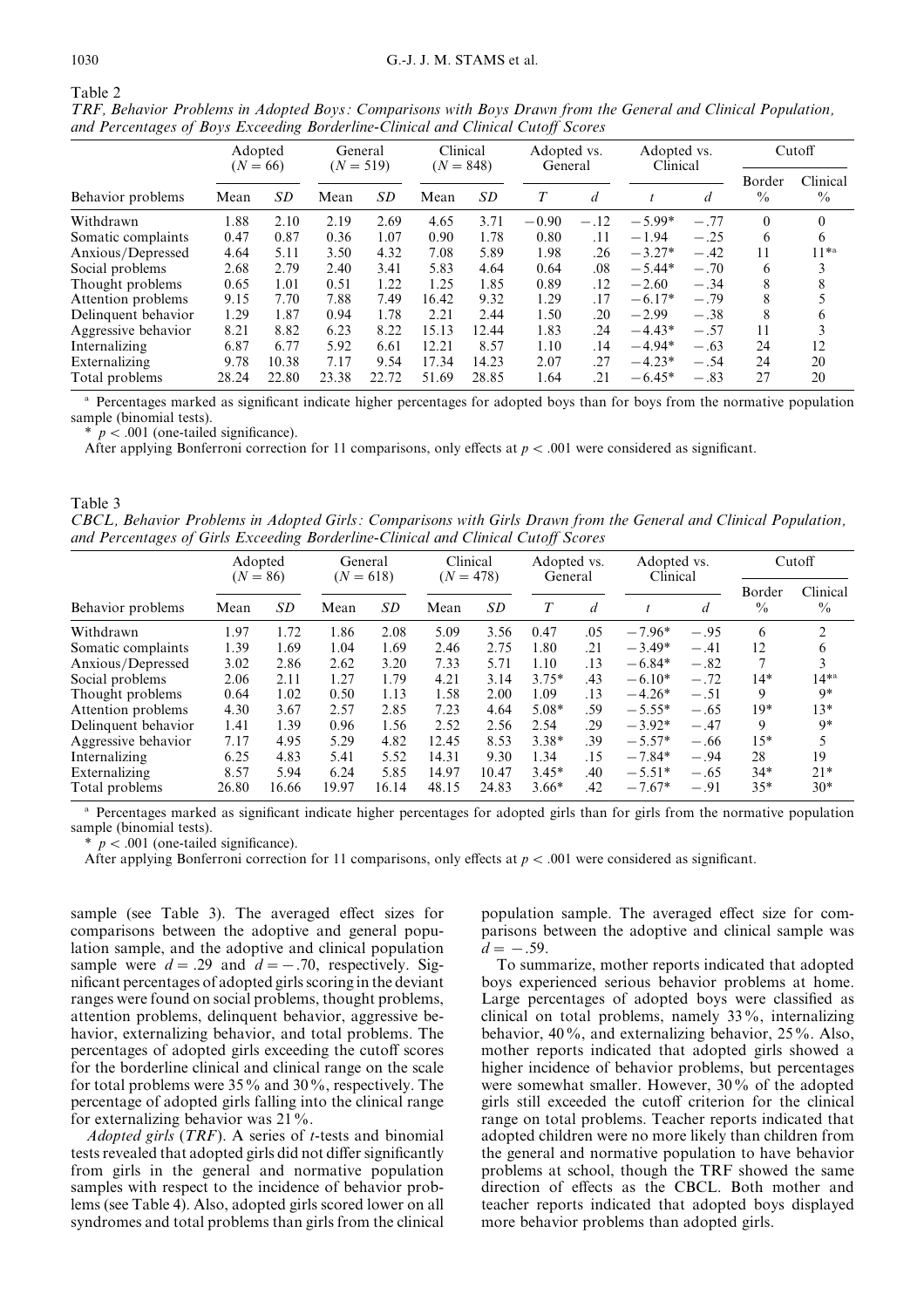| Adopted |       | General<br>$(N = 498)$ |       | Clinical<br>$(N = 417)$ |       | Adopted vs.<br>General |        | Adopted vs.<br>Clinical                                                       |        | Cutoff                  |                           |
|---------|-------|------------------------|-------|-------------------------|-------|------------------------|--------|-------------------------------------------------------------------------------|--------|-------------------------|---------------------------|
| Mean    | SD    | Mean                   | SD    | Mean                    | SD    | T                      | d      |                                                                               | d      | Border<br>$\frac{0}{0}$ | Clinical<br>$\frac{0}{0}$ |
| 2.05    | 2.21  | 1.93                   | 2.60  | 4.51                    | 3.88  | 0.37                   | .05    | $-5.23*$                                                                      | $-.68$ | 4                       |                           |
| 0.81    | 1.51  | 0.48                   | 1.13  | 1.29                    | 2.19  | 2.21                   | .28    | $-1.79$                                                                       | $-.23$ | 7                       | 6                         |
| 3.92    | 4.38  | 3.23                   | 4.27  | 6.59                    | 5.84  | 1.28                   | .16    | $-3.70*$                                                                      | $-.47$ |                         | 6                         |
| 1.71    | 2.10  | 1.87                   | 3.01  | 5.13                    | 4.84  | $-0.43$                | $-.06$ | $-5.90*$                                                                      | $-.77$ | 4                       |                           |
| 0.33    | 0.65  | 0.37                   | 0.94  | 1.06                    | 1.59  | $-0.35$                | $-.04$ | $-3.84*$                                                                      | $-.50$ |                         |                           |
| 5.35    | 5.72  | 4.93                   | 6.07  | 11.34                   | 9.16  | 0.55                   | .07    | $-5.37*$                                                                      | $-.69$ |                         |                           |
| 0.61    | 0.93  | 0.58                   | 1.10  | 1.42                    | 2.04  | 0.22                   | .03    | $-3.31*$                                                                      | $-.43$ | 6                       | 6                         |
| 2.95    | 4.42  | 2.88                   | 4.89  | 8.74                    | 10.39 | 0.11                   | .01    | $-4.65*$                                                                      | $-.61$ | 6                       | 4                         |
| 6.49    | 5.88  | 5.52                   | 6.48  | 11.93                   | 9.04  | 1.20                   | .15    | $-4.93*$                                                                      | $-.63$ | 23                      | 18                        |
| 3.42    | 4.14  | 3.47                   | 5.56  | 10.16                   | 11.85 | $-0.07$                | $-.01$ | $-4.77*$                                                                      | $-.63$ | 18                      | 12                        |
| 17.34   | 14.16 | 15.74                  | 17.07 | 38.15                   | 27.11 | 0.76                   | .10    | $-6.36*$                                                                      | $-.83$ | 24                      | 12                        |
|         |       | $(N = 72)$             |       |                         |       |                        |        | ana i creeniages of Giris Excecuing Dorucrime-Cumcul and Cumcul Cutoff Beores |        |                         |                           |

*TRF, Behavior Problems in Adopted Girls : Comparisons with Girls Drawn from the General and Clinical Population, and Percentages of Girls Exceeding Borderline-Clinical and Clinical Cutoff Scores*

 $* p < .001$  (one-tailed significance).

Table 4

After applying Bonferroni correction for 11 comparisons, only effects at  $p < .001$  were considered as significant.

#### *Competencies and School Behavior*

In preliminary analyses, we conducted a 2 (sex)  $\times$  3 (country of origin) $\times$ 2 (family type) MANCOVA on academic performance, and adaptive functioning at school (TRF). Using the sequential method we found no significant effects of sex, country of origin, and family type. Separate *t*-tests and binomial tests revealed no differences in academic performance and adaptive functioning at school between adopted children and children from the general and normative population samples. Also, adopted children performed significantly better at school than children from the clinical population sample. The large averaged effect sizes for comparisons between the adoptive and clinical population sample were  $d=$ 1.33 for boys, and  $d = 1.06$  for girls. A small percentage of adopted children (3%) attended schools for special education, and 20% of the adopted children had repeated grades. In the normative populations sample, a significantly smaller percentage of children, that is, between 5 and 10%, had repeated grades by the age of 7.

A 2 (sex)  $\times$  3 (country of origin)  $\times$  2 (family type) MANCOVA on attitude to work, agreeableness, emotional stability, and extroversion (SCHOAL), revealed no significant effects of sex, country of origin, and family type. We examined differences between adopted children and children from the standardization sample by comparing the mean raw and standardized SCHOAL scores in separate *t*-tests. Differences were examined on the basis of the total adoptive sample, as well as boys and girls separately, but no significant differences were found. Moreover, most effect sizes were extremely small, that is, far below  $d = .20$ .

#### *Personality Development*

First we examined the effects of sex, country of origin, and family type on personality development in the adoptive sample. Two separate 2 (sex)  $\times$  3 (country of origin)  $\times$  2 (family type) MANCOVAs were performed on all CCQ scales. Main effects were adjusted for preceding effects in the model. The analysis of the CCQ data (teacher report) revealed a significant multivariate main effect of sex on personality development, Hotellings  $T = .27, F(10, 111) = 3.03, p < .01$ . No significant effects

of the child's country of origin, and family type were found. Univariate *F*-tests showed that only vitality contributed significantly to the overall difference,  $F(1, 120) = 14.51$ ,  $p < .001$ , which indicated that teachers rated boys higher on vitality than girls, mean  $=$ 33.3 (*SD* = 7.0), and mean = 28.2 (*SD* = 7.3), respectively. The explained variance was 11%. The univariate effects of sex on ego-undercontrol and prosocial competence were significant at  $p < .05$ , and indicated that adopted girls were less undercontrolled and showed higher levels of prosocial competence in comparison with adopted boys. However, the effects were no longer significant after applying a Bonferroni correction for 10 comparisons.

We determined differences between adopted children and children from the general population sample by conducting a series of separate *t*-tests on all CCQ scales, both mother and teacher report. On the basis of mother reports, no significant differences were found between children from the adoptive and general population sample. Teacher reports, however, revealed significant differences, but only for girls (see Table 5). Unexpectedly, adopted girls compared favorably with girls from the general population sample on ego-undercontrol and prosocial competence. Adopted girls scored significantly lower on ego-undercontrol and significantly higher on prosocial competence than girls from the general population sample. The medium effect sizes were  $d = -0.60$  and  $d = .60$ , respectively. The mean score for ego-undercontrol (33.9) equaled the 35th percentile for girls from the general population sample, while the mean score for prosocial competence  $(82.7)$  equaled the 65th percentile.

#### *Peer Group Popularity* (*Sociometric Status*)

In preliminary analyses, we examined the relations between sociometric status, sex, country of origin, family type, age at placement, and health condition on arrival in a six-way hierarchical loglinear frequency analysis. For the purpose of this analysis, continuous variables were dichotomized. Backward elimination of effects produced a model with a good fit,  $\chi^2(212, 132) = 94.37, p = 1.0$ , that included five two-way associations: country of origin by sex, family type, age at placement, and sociometric status, and sex by sociometric status. After performing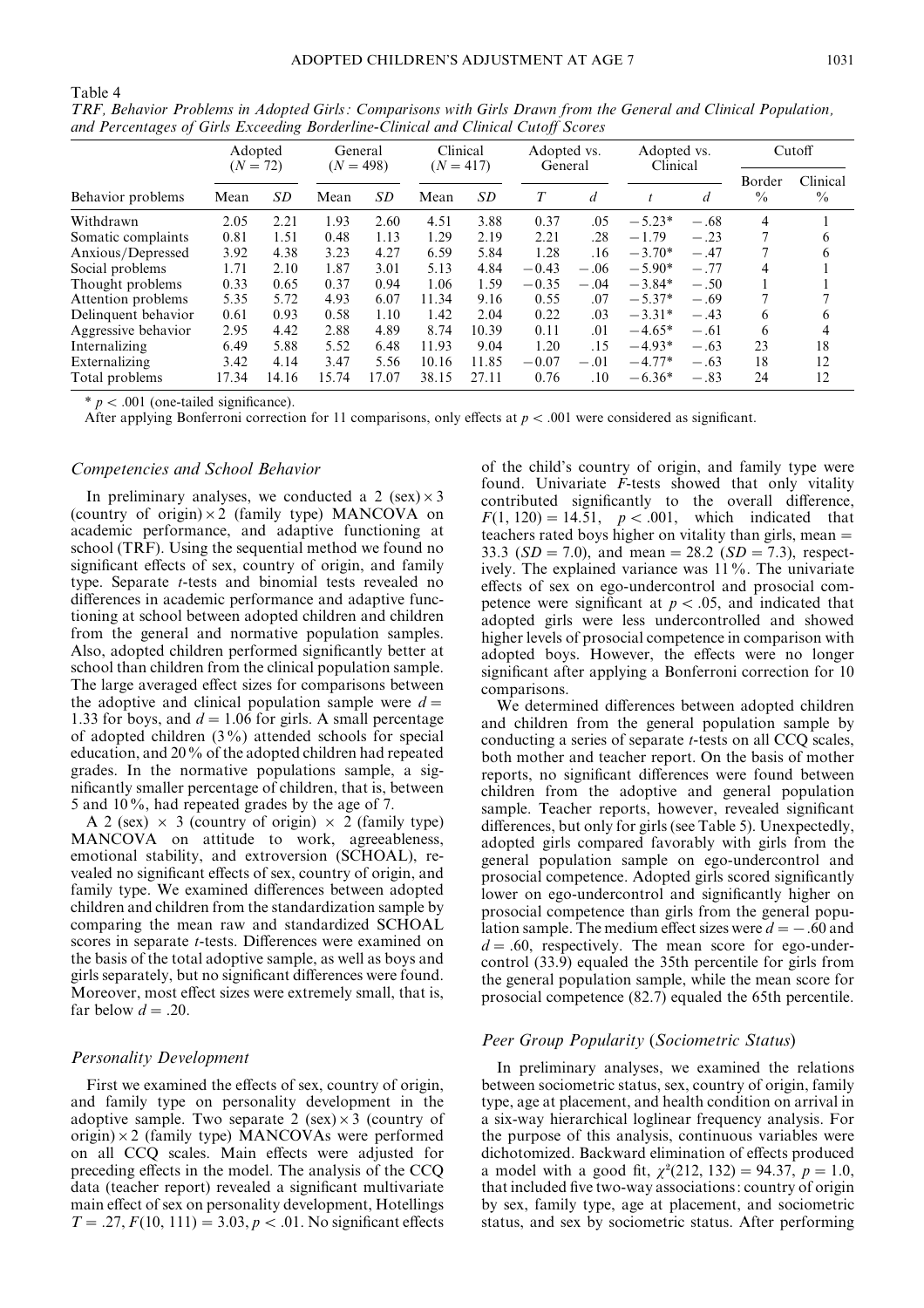# Table 5

*CCQ Teacher Q-sort, Personality Development in Adopted Girls : Comparison with Girls between Age 6 and 9 Drawn from the General School Population* (*Means, and Effect Sizes*)

|                         | Adopted<br>$(N = 72)$ |      | Non-adopted<br>$(N = 121)$ |           |          |                |
|-------------------------|-----------------------|------|----------------------------|-----------|----------|----------------|
| Personality development | Mean                  | SD   | Mean                       | <i>SD</i> |          | $\overline{d}$ |
| Ego-resiliency          | 54.5                  | 11.5 | 54.2                       | 12.1      | 0.17     | .03            |
| Ego-brittleness         | 28.6                  | 9.3  | 28.3                       | 11.0      | $-0.20$  | .03            |
| Creativity              | 24.6                  | 6.3  | 22.9                       | 6.1       | 1.81     | .27            |
| Ego-overcontrol         | 35.6                  | 9.7  | 33.5                       | 10.3      | 1.42     | .21            |
| Ego-undercontrol        | 33.9                  | 9.1  | 40.2                       | 11.5      | $-3.99*$ | $-.60$         |
| Prosocial competence    | 82.7                  | 13.7 | 72.4                       | 19.0      | $4.01*$  | .60            |
| Antisocial competence   | 36.0                  | 14.0 | 43.3                       | 17.3      | $-3.04$  | $-.45$         |
| Depression              | 31.5                  | 9.8  | 31.6                       | 11.7      | $-0.05$  | $-.01$         |
| Self-esteem             | 53.5                  | 8.7  | 51.4                       | 10.6      | 1.44     | .22            |
| Vitality                | 28.2                  | 7.3  | 28.9                       | 8.8       | $-0.55$  | $-.08$         |

 $*$   $p < .001$  (two-tailed significance).

After applying Bonferroni correction for 10 comparisons, only effects at  $p < .001$  were considered as significant.

#### Table 6

*Sociometric Status in Adopted Children : Percentages Popular, Average, Neglected, Controversial, and Rejected Children*

|               | Adopted <sup>a</sup><br>group<br>$(N = 132)$ | Adopted <sup>b</sup><br>girls<br>$(N = 71)$ | Adopted<br>boys<br>$(N = 61)$ | Comparison<br>group 1<br>$(N = 3744)$ | Comparison<br>group 2<br>$(N = 4177)$ |  |
|---------------|----------------------------------------------|---------------------------------------------|-------------------------------|---------------------------------------|---------------------------------------|--|
| Popular       | $26\%$                                       | $30\%$                                      | $21\%$                        | $13\%$                                | $13\%$                                |  |
| Average       | $52\%$                                       | $57\%$                                      | $49\%$                        | $54\%$                                | 59 %                                  |  |
| Neglected     | $10\%$                                       | $11\%$                                      | $10\%$                        | $15\%$                                | $8\%$                                 |  |
| Controversial | $7\%$                                        | $1\%$                                       | $13\%$                        | $6\%$                                 | $6\%$                                 |  |
| Rejected      | $5\%$                                        | $1\%$                                       | $7\%$                         | $12\%$                                | $13\%$                                |  |

<sup>a</sup> The adopted group differed significantly from the first and second comparison group: The adopted group differed significantly from the first and secon  $\chi^2(4, 132) = 25.81$ ,  $p < .001$ , and  $\chi^2(4, 132) = 26.92$ ,  $p < .001$ , respectively.

 $b_4$ , 132) = 25.81,  $p < .001$ , and  $\chi$ <sup>-</sup>(4, 132) = 26.92,  $p < .001$ , respectively.<br><sup>b</sup> Adopted girls differed significantly from the first and second comparison group:  $\chi^2(4, 71) =$ 24.87,  $p < .001$ , and  $\chi^2(4, 71) = 25.61$ ,  $p < .001$ , respectively.

separate post hoc chi-square analyses on the two associations that were of interest to us, namely, those including sociometric status, only sex proved to be significantly related to sociometric status:  $\chi^2(4, 132) = 10.14, p < .05$ . The association indicated that adopted girls were rated as more popular than adopted boys.

Table 6 presents percentages of adopted children classified as popular, average, neglected, controversial, and rejected on the basis of the standard score model. Comparisons were made with a group of 3744 schoolaged children (the classmates who provided sociometric data for the purpose of the current study), and a group of 4177 school-aged children from a heterogeneous pooled general population sample (Cillessen & Ten Brink, 1991). A series of separate one-sample chi-square tests were performed to assess the degree of correspondence between the adoptive sample and the comparison samples. We found significant differences between the adoptive sample and both comparison samples, but separate analyses for boys and girls revealed that adopted girls were responsible for the effect:  $\chi^2(4, 71) = 24.87, p < .001$ for the comparison with classmates;  $\chi^2(4, 71) = 25.61$ ,  $p < .001$  for the comparison with the general school population. From Table 6 it can be surmised that popular girls were overrepresented in the adoptive sample, whereas rejected girls were underrepresented, which indicates that adopted girls' peer group popularity was relatively high. A large percentage of adopted girls, 30%, was rated as popular by their classmates, which compares favorably to the 13% found in two general population samples.

### *Intelligence*

In preliminary analyses, we performed a 2 (sex)  $\times$  3 (country of origin)  $\times$  2 (family type) ANCOVA on mean standardized intelligence scores (RACIT) in the adoptive sample. After hierarchical assessment of covariates and main effects, we found a significant main effect of sex,  $F(1, 131) = 9.19, p < .01$ , which indicated that boys were more intelligent than girls. The observed means were 111  $(SD = 14)$  and 105 (*SD* = 14), respectively. The child's age at placement and health condition on arrival proved to be significant as covariates:  $F(1, 131) = 13.89$ ,  $p < .001$ ;  $F(1, 131) = 4.67$ ,  $p < .05$ , respectively. Health condition on arrival correlated  $r = .19$ ,  $p < .05$  with intelligence, indicating that a better standard of health measured at the age of 5 months was associated with higher intelligence scores in middle childhood. The correlation remained significant after adjusting for sex, country of origin, and age at placement. Unexpectedly, the child's age at placement showed a positive zero-order correlation with intelligence,  $r = .28$ ,  $p < .001$ , which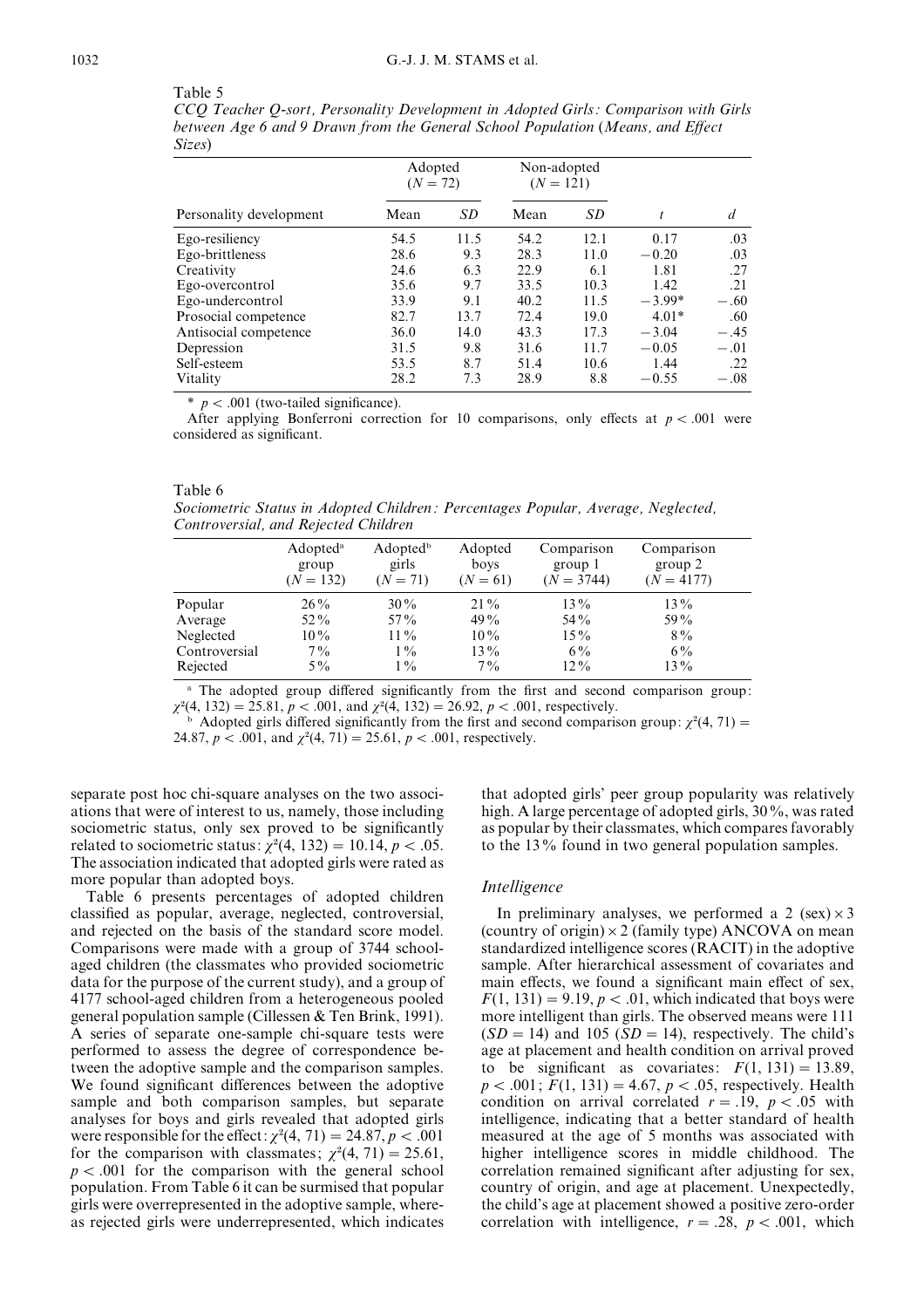| Table 7 |  |  |                                                                  |
|---------|--|--|------------------------------------------------------------------|
|         |  |  | Intelligence in Adopted Children: Means, SDs and Classifications |

|                   | Intelligence |           |                     |                  |            |                                  |                                 |                          |                                           |                           |  |  |  |  |
|-------------------|--------------|-----------|---------------------|------------------|------------|----------------------------------|---------------------------------|--------------------------|-------------------------------------------|---------------------------|--|--|--|--|
|                   |              |           | Scores <sup>a</sup> |                  |            |                                  | Classifications <sup>b</sup>    |                          |                                           |                           |  |  |  |  |
| Groups            | Mean         | <b>SD</b> | $\boldsymbol{N}$    | 95%<br><b>CI</b> | Range      | Slow<br>learner<br>$\frac{0}{0}$ | Low<br>average<br>$\frac{0}{0}$ | Average<br>$\frac{0}{0}$ | <b>Bright</b><br>average<br>$\frac{0}{0}$ | Superior<br>$\frac{0}{0}$ |  |  |  |  |
| Total group       | $107*$       | 14        | 147                 | $105 - 110$      | $77 - 145$ | 3                                | 5                               | 56                       | 20                                        | 16                        |  |  |  |  |
| Sex of the child  |              |           |                     |                  |            |                                  |                                 |                          |                                           |                           |  |  |  |  |
| <b>Boys</b>       | $111*$       | 14        | 68                  | $108 - 114$      | $78 - 145$ | 1                                | 3                               | 52                       | 22                                        | 22                        |  |  |  |  |
| Girls             | 105          | 14        | 79                  | $102 - 108$      | $77 - 139$ | 5                                | 6                               | 60                       | 19                                        | 10                        |  |  |  |  |
| Country of origin |              |           |                     |                  |            |                                  |                                 |                          |                                           |                           |  |  |  |  |
| Sri Lanka         | 104          | 13        | 100                 | $102 - 107$      | $77 - 139$ | 5                                |                                 | 60                       | 18                                        | 10                        |  |  |  |  |
| Colombia          | 112          | 12        | 11                  | $104 - 120$      | $93 - 130$ | $\overline{0}$                   | $\theta$                        | 46                       | 36                                        | 18                        |  |  |  |  |
| Korea             | $115*$       | 15        | 36                  | $110 - 120$      | $92 - 145$ | $\mathbf{0}$                     | $\mathbf{0}$                    | 47                       | 22                                        | 31                        |  |  |  |  |
| Health condition  |              |           |                     |                  |            |                                  |                                 |                          |                                           |                           |  |  |  |  |
| $< 25\%$          | 105          | 14        | 37                  | $100 - 110$      | $77 - 137$ | 8                                | 6                               | 51                       | 19                                        | 16                        |  |  |  |  |
| $50\%$            | $106*$       | 14        | 77                  | $103 - 109$      | $78 - 145$ | 3                                | 5                               | 62                       | 18                                        | 12                        |  |  |  |  |
| $> 25\%$          | $113*$       | 13        | 31                  | $109 - 118$      | $92 - 144$ | $\mathbf{0}$                     | $\boldsymbol{0}$                | 48                       | 29                                        | 23                        |  |  |  |  |
| Age at placement  |              |           |                     |                  |            |                                  |                                 |                          |                                           |                           |  |  |  |  |
| $< 25\%$          | 101          | 13        | 37                  | $97 - 105$       | $77 - 129$ | 11                               | 3                               | 65                       | 16                                        | 5                         |  |  |  |  |
| 50%               | $108*$       | 13        | 77                  | $105 - 111$      | $78 - 139$ |                                  | 8                               | 55                       | 19                                        | 17                        |  |  |  |  |
| $> 25\%$          | $114*$       | 14        | 33                  | $109 - 119$      | $93 - 145$ | $\overline{0}$                   | $\mathbf{0}$                    | 49                       | 27                                        | 24                        |  |  |  |  |

<sup>a</sup> The comparison group consisted of 7-year-old children and was drawn from the general school population, Mean  $= 100$ , *SD*  $=$ 15,  $N = 252$ .

<sup>b</sup> Classifications: 70–79 slow learner, 80–89 low-average, 90–110 average,  $111$ –120 bright average,  $> 120$  superior (Sattler, 1982).  $*$   $p < .001$ .

## Table 8 *Maternal Sensitive Responsiveness : Comparison between Mothers in Adoptive Families and Natural Families*

|                                        | Adoptive<br>families<br>$(N = 151)$ |      | Natural<br>families<br>$(N = 30)$ |           |          |        |
|----------------------------------------|-------------------------------------|------|-----------------------------------|-----------|----------|--------|
| Maternal sensitive responsiveness      | Mean                                | SD.  | Mean                              | <b>SD</b> | t        | d      |
| Egeland/Erickson scales                | 19.01                               | 6.08 | 22.87                             | 6.90      | $-3.08$  | $-.61$ |
| Emotional support                      | 2.53                                | 1.62 | 4.10                              | 2.00      | $-4.67*$ | $-.88$ |
| Sensitivity and timing                 | 2.72                                | 1.75 | 4.12                              | 1.87      | $-3.95*$ | $-.76$ |
| <b>Intrusiveness</b>                   | 3.83                                | 2.07 | 3.82                              | 1.91      | 0.04     | .00.   |
| Clarity of instruction                 | 2.87                                | 1.61 | 3.48                              | 1.63      | $-1.90$  | $-.37$ |
| Hostility                              | 1.27                                | 0.53 | 1.05                              | 0.20      | 2.21     | .44    |
| Emotional availability scales          | 14.37                               | 2.60 | 15.53                             | 1.84      | $-2.34$  | $-.46$ |
| Sensitivity                            | 5.44                                | 1.61 | 6.17                              | 1.29      | $-2.34$  | $-.46$ |
| Structuring                            | 4.14                                | 0.83 | 4.47                              | 0.66      | $-2.04$  | $-.41$ |
| Hostility                              | 1.21                                | 0.53 | 1.10                              | 0.24      | 1.09     | .22    |
| Sensitive responsiveness (total score) | $-0.09$                             | 0.65 | 0.36                              | 0.61      | $-3.46*$ | $-.68$ |

 $* p < .001$  (two-tailed significance).

After applying Bonferroni correction for 11 comparisons, only effects at  $p < .001$  were considered as significant.

indicated that an older age at placement was related to higher intelligence scores in middle childhood. As age at placement was strongly associated with country of origin—Sri Lanka mean  $=7$  weeks, Korea and Colombia mean = 15 weeks,  $F(2, 156) = 96.75$ ,  $p < .001$ —we computed the correlation between age at placement and intelligence, after controlling for country of origin. This partial correlation was no longer significant,  $r = .08$ ,  $p =$ ±35. Moreover, one-way ANOVA showed an effect of country of origin on intelligence,  $F(2, 144) = 8.27$ ,  $p < .001$ , with significantly higher intelligence scores for Korean children than for children from Sri Lanka,  $p < .05$ . Table 7 shows that the mean intelligence score for Korean children was  $115$  ( $SD = 15$ ), whereas the mean intelligence score for children from Sri Lanka was  $104 (SD = 13)$ . The mean intelligence score for the small group of Colombian children was  $112 (SD = 12)$ .

Table 7 presents the mean intelligence scores for the adoptive sample, including the 95% confidence interval for the mean, the range, and the percentages of children classified in one of the following categories: slow learner, low average, average, bright average, and superior (Sattler, 1982). In a series of one-sample *t*-tests, it was shown that the total adoptive group, boys, Korean children, and children above the 25th percentile of health condition on arrival and age at placement had sig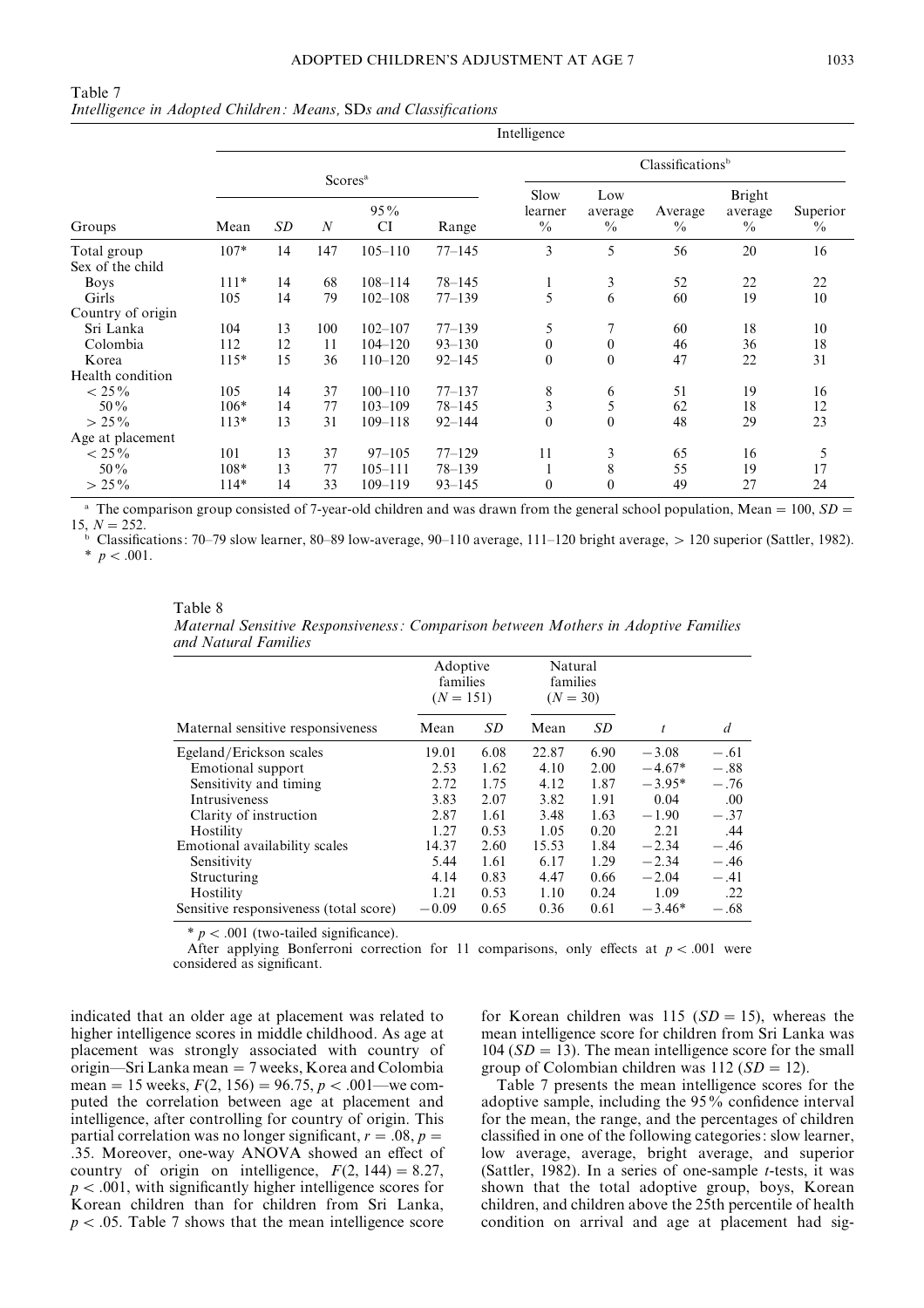nificantly higher intelligence scores than the general population mean of 100. Korean children had the highest scores (mean = 115,  $SD = 15$ ): 31% of these children were classified as superior, that is, obtaining an intelligence score above 120.

### *Maternal Sensitive Responsiveness*

A preliminary 2 (sex)  $\times$  3 (country of origin)  $\times$  2 (family type) ANCOVA on maternal sensitivity did not yield significant effects. However, health condition on arrival proved to be significant as a covariate,  $F(1, 135) = 7.29$ ,  $p < .01$ . Health condition correlated  $r = -.21$ ,  $p < .05$ with maternal sensitive responsiveness, which indicated that a lower standard of health on arrival was associated with higher levels of maternal sensitive responsiveness in middle childhood. The correlation remained significant with the influences of sex, age at placement, and country of origin partialled out,  $r = -0.22$ ,  $p < 0.01$ .

We compared 151 adoptive mothers to 30 nonadoptive mothers, that is, mothers with biological children, on maternal sensitive responsiveness. A 2 (boys vs. girls)  $\times$  2 (adoptive vs. nonadoptive mothers) ANCOVA on maternal sensitive responsiveness, with age of the mother entered as a covariate, revealed a main effect of family type,  $F(1, 176) = 8.60, p < 0.01$ , which indicated that nonadoptive mothers were more sensitive and responsive than adoptive mothers (see Table 8). The medium effect size was  $d = -.68$ . To determine which scales contributed to the overall difference, we performed a series of separate *t*-tests on all scales. Table 8 shows that the Egeland/Erickson scales Supportive Presence and Sensitivity and Timing contributed significantly to the overall effect. The effect sizes ranged from small  $(d = .22)$ to large  $(d = -0.88)$ , while all effects pointed into the same direction, that is, to lower levels of sensitive responsiveness in adoptive families.

## Discussion

The primary objective of the present study was to examine the adjustment of infant-placed 7-year-old internationally adopted children in comparison to nonadopted children in several domains of child development. As expected, results from the present study provide evidence that adopted children show elevated rates of parent-reported problem behavior at home. However, the adopted children showed favorable adjustment at school. Academic performance was in the normal range, and the children showed above-average intelligence.

Several studies have shown that from the onset of middle childhood adopted children, in particular boys, appear to be at increased risk for behavior problems, most apparently in the domain of externalizing behavior problems (e.g. Andresen, 1992; Brodzinsky, Radice, Huffman, & Merkler, 1987; Brodzinsky, Schechter, Braff, & Singer, 1984). In adolescence, this seems even more the case (Fergusson, Lynskey, & Horwood, 1995). In the Netherlands, a large epidemiological study was conducted in a nonclinical community-based sample to examine the behavioral adjustment of internationally adopted children (Verhulst et al., 1990). Between the ages of 10 and 12 years, no differences between adopted and nonadopted children were found. Between the ages of 13 and 15 years, however, adopted boys showed more behavior problems than nonadopted boys. In late adolescence, between the ages of 15 and 18 years, both adopted boys and girls showed more behavior problems than nonadopted children (Versluis-den Bieman & Verhulst, 1995).

In the present study, maternal ratings of behavior problems were higher for adopted children than for nonadopted children, and they were somewhat higher for adopted boys than for adopted girls. Rather large percentages of adopted boys were classified as clinical on total problems, namely 33%, internalizing behavior, 40%, and externalizing behavior, 25%. In the normative population, these percentages do not exceed 10%. For adopted boys, teacher ratings were in the same direction, but differences failed to reach significance except for anxious}depressed behavior problems: 11% of the adopted boys exceeded the cutoff criterion for the clinical range, while 2% can be considered as normative. On the basis of mother reports 30% of the adopted girls were classified as clinical on total problems, 19% on internalizing behavior, and 21% on externalizing behavior.

The present results are in line with those from other adoption studies in middle childhood, except for the high incidence of internalizing behavior in adopted boys. Fergusson et al. (1995) hypothesized that relatively high levels of internalizing behavior in adopted children may reflect a negative influence of adoption-related variables, as e.g. uncertainties about one's origin was expected to result in mood disorder, anxiety disorders, and lowered self-esteem. Empirical evidence for this interpretation can be found in Ripple's follow-up study of infant-placed adopted children (1968). Ripple found that relatively many of the 7- to 10-year-old adopted children had emotional and behavioral problems, but these were more in the domain of internalizing than externalizing problems.

Notably, the high incidence of behavior problems found at home in our study appeared not to pervade into the school setting, though both teachers and mothers rated adopted boys as relatively anxious/depressed, and effects sizes were generally in the same direction. The discrepant findings could result from rater bias, that is, mothers having a lower threshold for perceiving or reporting behavior problems in their children than teachers (Spiker, Kraemer, Constantine, & Bryant, 1992). Such an explanation, however, seems less obvious, as several adoption studies showed that findings across mother, teacher, and self-report ratings were consistent (e.g. Brodzinsky et al., 1984, 1987; Versluis-den Bieman & Verhulst, 1995). Moreover, there is some empirical evidence that teachers tend to underestimate behavior problems in specific samples, such as children with special needs, so as to compensate for a deficit (Scheepstra, 1998).

It is also possible that discrepant findings represent salient differences in the child's reaction to the home and school situation. In this case, the incidence of behavior problems at home could reflect more problematic family relationships, and a lower quality of mother–child interaction. In our study we found some support for this explanation, since adoptive mothers showed less sensitive responsiveness towards their children than nonadoptive mothers, whereas in another study of the present sample maternal sensitive responsiveness was shown to be associated with the child's adjustment (Stams, Juffer, & Van IJzendoorn, 1998).

In the Introduction, we hypothesized that adoptionrelated factors could exert a negative influence on the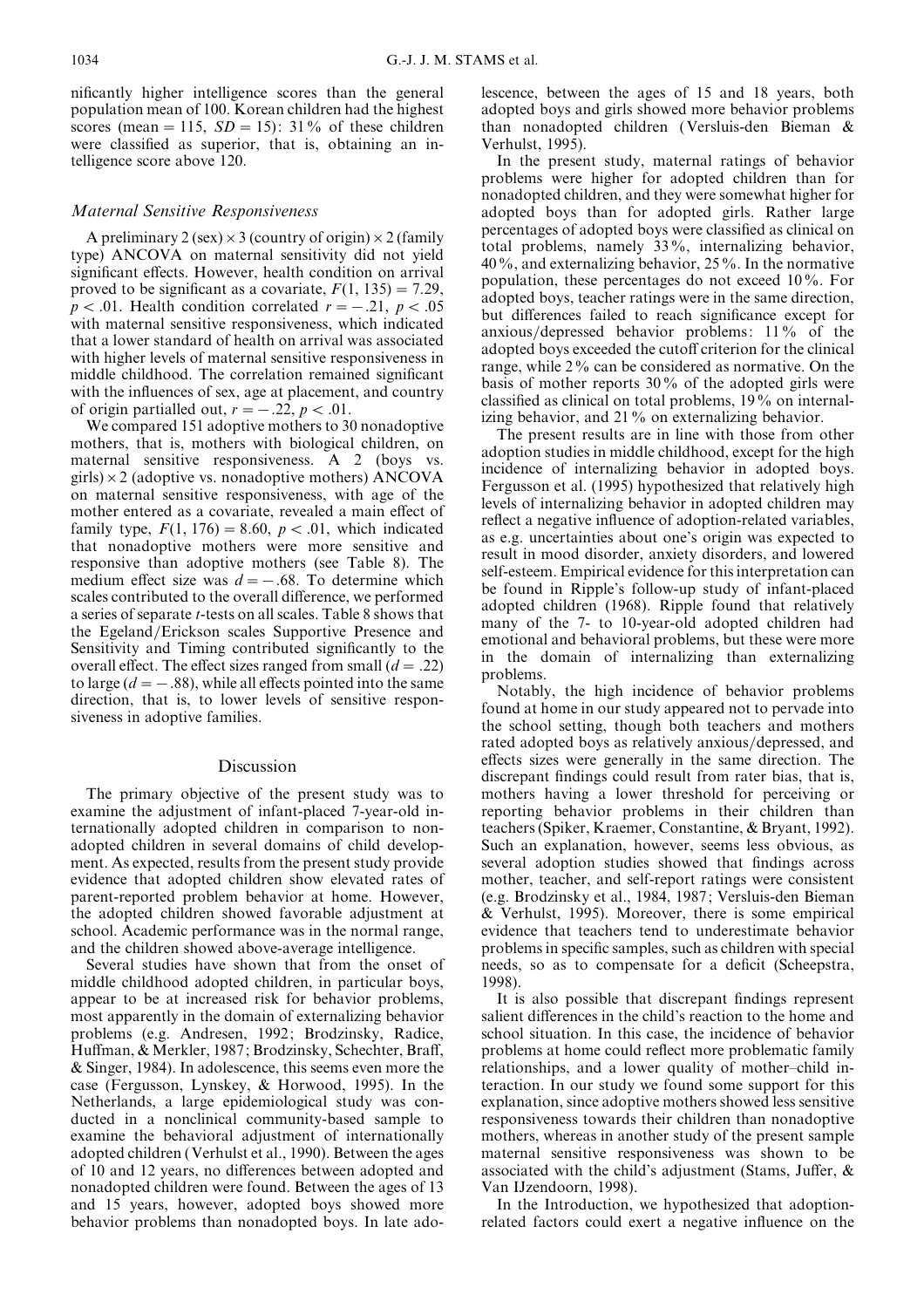adjustment of adoptees. Prompted by Haugaard (1998, p. 67), we contend that differences in mean scores between the adoptive and comparison sample, if distributions are normal in form, can inform us about the degree to which ''most or all'' adopted children's adjustment is influenced negatively. In the present study, adopted boys had higher CBCL problem scores than children from the general population, whereas adopted girls scored higher on several scales, and on total problems. The averaged effect size for comparisons between the adoptive and general population sample was  $d = .51$  for boys (medium), and  $d = .29$  for girls (small). Indeed, as most distributions were only moderately skewed and the assumption of normality was never violated, results indicated that the sample as a whole may have been influenced by adoptionrelated factors. Interestingly, the present study focused on children adopted in infancy without histories of severe deprivation. An overrepresentation of adopted children in the clinical range may, however, be explained by cumulative risk factors, including genetic influences (Fergusson et al., 1995; Schmitz, Fulker, & Mrazek, 1995; Van den Oord, Boomsma, & Verhulst, 1994), or risks during pregnancy and delivery. In contrast, optimal adjustment may be explained by cumulative protective factors, or adequate coping strategies (Smith & Brodzinsky, 1994).

Though adopted children are generally overrepresented in special education classes and show lowered general school adjustment (Brodzinsky & Steiger, 1991; Verhulst et al., 1990; Wierzbicki, 1993), some of our discrepant findings may be explained by differences in the age at placement (Tizard, 1991). In a Dutch study by Hoksbergen, Juffer, and Waardenburg (1987), a group of mostly infant-placed 9-year-old internationally adopted children were shown to have favorable school adjustment. In the present study, we found no differences in academic performance, adaptive functioning, and socioemotional behavior at school between adopted children and nonadopted children. The intelligence of adopted children was above average, and 31% of the Korean children were classified as superior. This finding is in agreement with studies by Frydman and Lynn (1989), who also found relatively high IQ scores for children adopted from Korea, and Kim (1995) and Andresen (1992), who reported favorable adjustment for Korean adoptees. The adoptive children's above-average intelligence and favorable school adjustment in the present study suggest that adoptive parents offer their children sufficient or even more than average cognitive stimulation and encouragement. Here, adoption can be considered as a protective factor (see also Colombo, de la Parra, & Lopez, 1992).

Finally, adopted girls compared favorably with nonadopted children with respect to social competence, egocontrol, and peer group popularity. A rather large percentage of adopted girls, i.e. 30%, were rated as popular by their classmates, which is about twice that of their peers. Higher levels of prosocial behavior were also reported in a large study of the adjustment of adolescent adoptees in the United States (Sharma et al., 1996). Sharma et al. speculated that adopted children, who have already experienced loss, may try to avoid future abandonment by strengthening their social abilities. In our view adoptive parents may also be relatively social themselves, and subsequently pass on prosocial values to their children. Also, from anecdotal parent reports we hypothesize that it may be a more or less explicit strategy

to teach adopted children prosocial values, in order to make them less vulnerable to (racial) discrimination. For similar reasons adoptive parents may encourage academic performance, and stimulate general cognitive abilities in their children. In the present sample 38 adoptive children (24%) encountered negative (racial) discrimination, and 14 children (9%) encountered positive discrimination, according to their parents.

In the present study, adoptive mothers showed lower levels of sensitive responsiveness in middle childhood than nonadoptive mothers. In an earlier study of the present sample at age 6 and 12 months (Juffer & Rosenboom, 1997), no differences in sensitive responsiveness were found between adoptive mothers and nonadoptive mothers. The results therefore suggest that the mothers' sensitive responsiveness decreased between early infancy and middle childhood. Only speculations can be offered to explain such a decline. One explanation may be found in  $a(n)$  (increasing) lack of "goodness of fit''. This lack of fit could reside in genetically influenced child dispositions, such as temperament or personality characteristics, that may hamper an adoptive mother's identification and communication with her child (Ge et al., 1996).

An important limitation of the present study concerns the absence of information about the pre-adoption care of the children, and about the children's genetic background. It would, of course, be of special interest to examine associations between these pre-adoption variables and later problem behavior and/or later favorable school behavior. Another limitation of the study concerns the small number of nonadoptive mothers in the comparison group of biological families  $(N = 30)$ , and the fact that this group had not been followed longitudinally. So, results regarding differences in maternal sensitive responsiveness between adoptive and biological families do not permit strong conclusions, and should be interpreted with care.

The same line of reasoning holds for conclusions with respect to adopted children's adjustment that are based on comparisons with general population samples. It could be considered as a study limitation that the adopted children were not compared to a comparison group studied at the same time, e.g. a classmate of each adopted child. In our design we did not have the opportunity to study such a group. Therefore, test procedures may have been different in our sample than in the original general population samples, implying that the found differences may also partly reflect testing and cohort effects.

Also, one could argue that general population samples should not be regarded as ''equivalent'' quasi-experimental control groups for an adoptive sample. In the earlier cited Colombo et al. study (1992), and in a number of other studies using more or less equivalent control groups (e.g. Tizard & Hodges, 1978), adopted children compared favorably to children who were restored to their biological parents or placed in an institution. Nevertheless, adopted children showed consistently lower levels of adjustment than age-matched children from the general population. In Fergusson et al.'s (1995) longitudinal study of a birth cohort of 1265 children, it was found that adopted children were advantaged with respect to supportive parenting, educational opportunities, and family stability. At age 16, the adoptees compared favorably with children from single-parent families, but at the same time were at greater risk for psychopathology than children in two-parent families.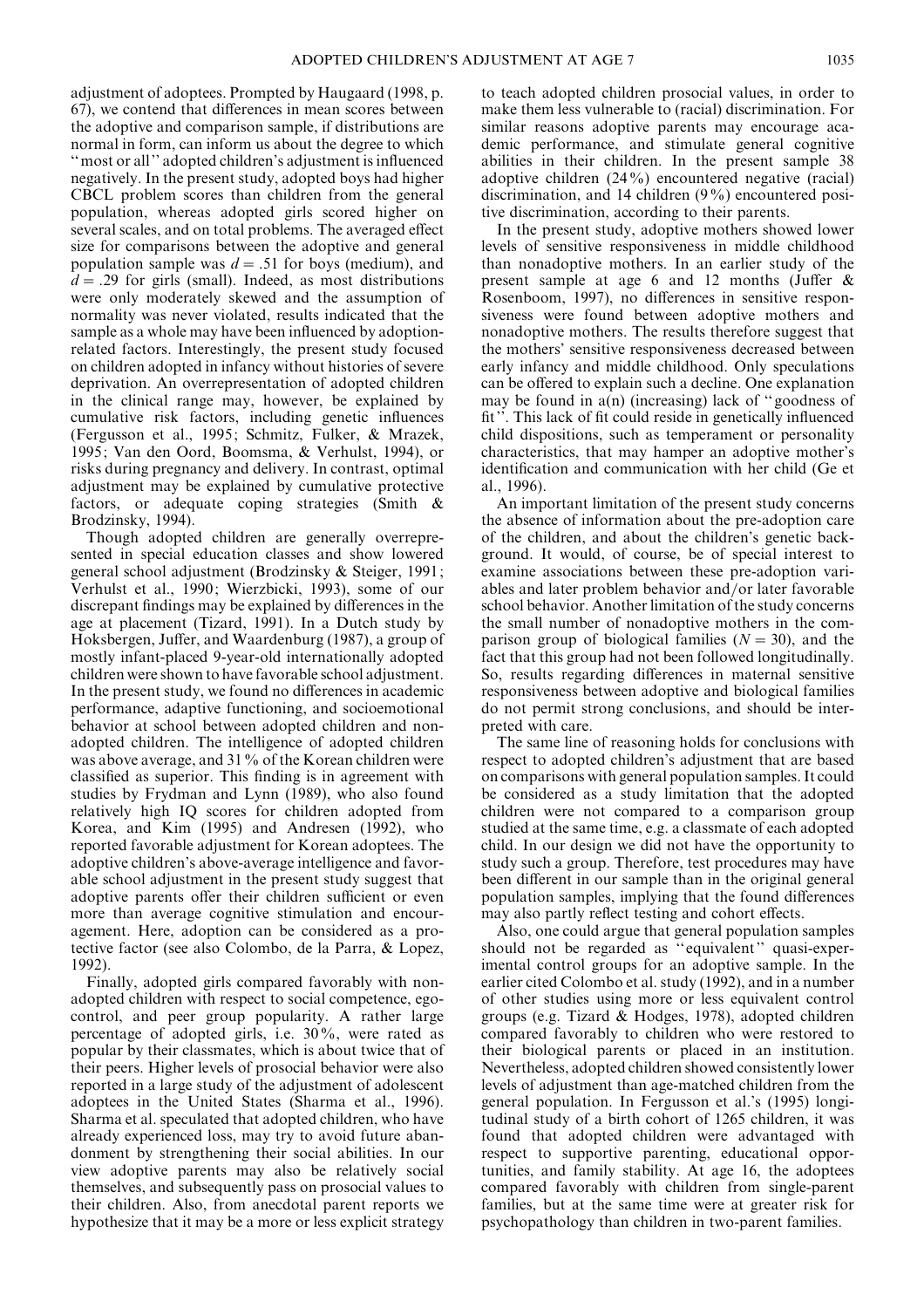In summary, the present study provides evidence of an elevated risk of behavior problems for adopted children in middle childhood. This risk appeared to be greater for boys than girls, and was only apparent in the home setting. The large percentage of adopted children in the clinical range may be ascribed to multiple risk factors, unknown genetic and pre-adoption variables, and in adoption-related factors, such as an increasing understanding of adoption in middle childhood. Contrary to the home setting, adopted children, and in particular girls, showed favorable socioemotional adjustment at school, while academic achievement and intelligence were in the normal range or above average. These results may indicate that adoptive families are resourceful in stimulating their children.

Since several adoption studies suggest that adoptees show an increased rate of behavior problems in adolescence (e.g. DeBerry, Scarr, & Weinberg, 1996; Sharma et al., 1996; Verhulst et al., 1990), adopted children's behavior problems at home in middle childhood may not be transitory. Thus, it seems imperative that adoptive families be supported so that their available educational resources, which are thought to be great (Fergusson et al., 1995; this study), can be utilized.

*Acknowledgements*—We are grateful for the assistance of Professor Dr M. H. van IJzendoorn, E. Rigg-Jansen, H. K. Andriesse, M. P. de Graaf, C. M. de Haas, J. W. A. L. Heijmans, E. Hoogmoed, N. Jenner, E. Kornelis, S. Niemeijer, I. Nijhof, J. Rovers, J. S. van Dijk, M. van Vliet, M. H. C. Verkerk, R. Visser, and M. Zwaanswijk. This study was supported by the Netherlands Organization for Scientific Research (NWO, grant no. 575-87-701 to Professor Dr R. A. C. Hoksbergen and Dr F. Juffer).

#### References

- Achenbach, T. M. (1991 a). *Manual for the Child Behavior Checklist*} *14-18 and 1991 profiles*. Burlington, VT: University of Vermont, Department of Psychiatry.
- Achenbach, T. M. (1991b). *Manual for the Teacher*'*s Report Form and 1991 profiles*. Burlington, VT: University of Vermont, Department of Psychiatry.
- Andresen, I. L. K. (1992). Behavioral and school adjustment of 12–13-year-old internationally adopted children in Norway: A research note. *Journal of Child Psychology and Psychiatry*, *33*, 427–439.
- Berry, M. (1992). Contributors to adjustment problems of adoptees: A review of the longitudinal research. *Child and Adolescent Social Work Journal*, *9*, 525–540.
- Biringen, Z., & Robinson, J. (1991). Emotional availability in mother–child interactions: A reconceptualization for research. *American Journal of Orthopsychiatry*, *61*, 258–271.
- Biringen, Z., Robinson, J. L., & Emde, R. N. (1993). *Manual for scoring of the Emotional Availability Scales middle childhood version*. Boulder, CO: University of Colorado.
- Bleichrodt, N., Drenth, P. J. D., Zaal, J. N., & Resing, W. C. M. (1987). *RAKIT*-*handleiding : Revisie Amsterdamse Kinder Intelligentie Test*. (Revised Amsterdam Child Intelligence Test.) Lisse, The Netherlands: Swets & Zeitlinger.
- Bleichrodt, N., Resing, W. C. M., & Zaal, J. N. (1993). *Beoordeling van schoolgedrag : SCHOBL*-*R*. (Evaluation of school behavior: SCHOBL-R.) Lisse, The Netherlands: Swets & Zeitlinger.
- Block, J. H., & Block, J. (1980). The role of ego-control and ego-resiliency in the organization of behavior. In W. A. Collins (Ed.), *Minnesota symposium on child psychology* (pp. 39–101). Hillsdale, NJ: Lawrence Erlbaum.
- Brodzinsky, D. M. (1987). Adjustment to adoption: A psychosocial perspective. *Clinical Psychology Review*, *7*, 25–47.
- Brodzinsky, D. M., Radice, C., Huffman, L., & Merkler, K. (1987). Prevalence of clinically significant symptomatology in a nonclinical sample of adopted and nonadopted children. *Journal of Clinical Child Psychology*, *16*, 350–356.
- Brodzinsky, D. M., Schechter, D. E., Braff, A. M., & Singer, L. M. (1984). Psychological and academic adjustment in adopted children. *Journal of Consulting and Clinical Psychology*, *52*, 582–590.
- Brodzinsky, D. M., Singer, L. M., & Braff, A. M. (1984). Children's understanding of adoption. *Child Development*, *55*, 869–878.
- Brodzinsky, D. M., & Steiger, C. (1991). Prevalence of adoptees among special education populations. *Journal of Learning Disabilities*, *24*, 484–489.
- Cillessen, A. H. N., & Ten Brink, P. W. M. (1991). Vaststelling van relaties met leeftijdgenoten. (Assessment of children's peer relationships.) *Pedagogische Studiën*, 68, 1-14.
- Cohen, J. (1988). *Statistical power analysis for the behavioral sciences*. New York: Academic Press.
- Coie, J. D., & Dodge, K. A. (1983). Continuities and changes in children's social status: A five-year longitudinal study. *Merrill*-*Palmer Quarterly*, *29*, 262–282.
- Coie, J. D., Dodge, K. A., & Coppotelli, H. (1982). Dimensions and types of social status: A cross-age perspective. *Developmental Psychology*, *18*, 557–570.
- Colombo, M., de la Parra, A., & Lopez, I. (1992). Intellectual and physical outcome of children undernourished in early life is influenced by later environmental conditions. *Developmental Medicine and Child Neurology*, *34*, 611–622.
- DeBerry, K. M., Scarr, S., & Weinberg, R. (1996). Family racial socialization and ecological competence: Longitudinal assessments of African-American transracial adoptees. *Child Development*, *67*, 2375–2399.
- Egeland, B. R., Carlson, E., & Sroufe, L. A. (1993). Resilience as process. Special Issue: Milestones in the development of resilience. *Development and Psychopathology*, *5*, 517–528.
- Egeland, B., Erickson, M. F., Clemenhagen-Moon, J., Hiester, M. K., & Korfmacher, J. (1990). *24 months tools coding manual : Project steep-revised 1990 from mother-child project scales*.
- Erickson, M. F., Sroufe, L. A., & Egeland, B. (1985). The relationship between quality of attachment and behavior problems in preschool in a high-risk sample. In I. Bretherton & E. Waters (Eds.), *Growing points of attachment : Theory and research*. *Monographs of the Society for Research in Child Development*, *50*, 147–166. Chicago: The University of Chicago Press.
- Fergusson, D. M., Lynskey, M., & Horwood, L. J. (1995). The adolescent outcomes of adoption: A 16-year longitudinal study. *Journal of Child Psychology and Psychiatry*, *36*, 597–615.
- Festinger, T. (1990). Adoption disruption: Rates and correlates. In D. M. Brodzinsky & M. D. Schechter (Eds.), *The psychology of adoption* (pp. 201–218). New York: Oxford University Press.
- Frydman, M., & Lynn, R. (1989). The intelligence of Korean children adopted in Belgium. *Personality and Individual Differences*, *10*, 1323–1325.
- Ge, X., Conger, R. D., Cadoret, R. J., Neiderhiser, J. M., Yates, W., Troughton, E., & Stewart, M. A. (1996). The developmental interface between nature and nurture: A mutual influence model of child antisocial behavior and parent behaviors. *Developmental Psychology*, *32*, 574–589.
- Geerars, H., Hoksbergen, R. A. C., & Rooda, J. (1995). *Geadopteerden op weg naar volwassenheid*. *De integratie van 68 Thaise jongeren in de Nederlandse samenleving*. (Adoptees on their way to adulthood. The integration of 68 adoptees from Thailand in the Dutch society.) Utrecht, The Netherlands: Utrecht University, Center for Adoption Studies.
- Haugaard, J. J. (1998). Is adoption a risk factor for the development of adjustment problems ? *Clinical Psychology Review*, *18*, 47–69.
- Hoksbergen, R. A. C. (1997). Turmoil for adoptees during their